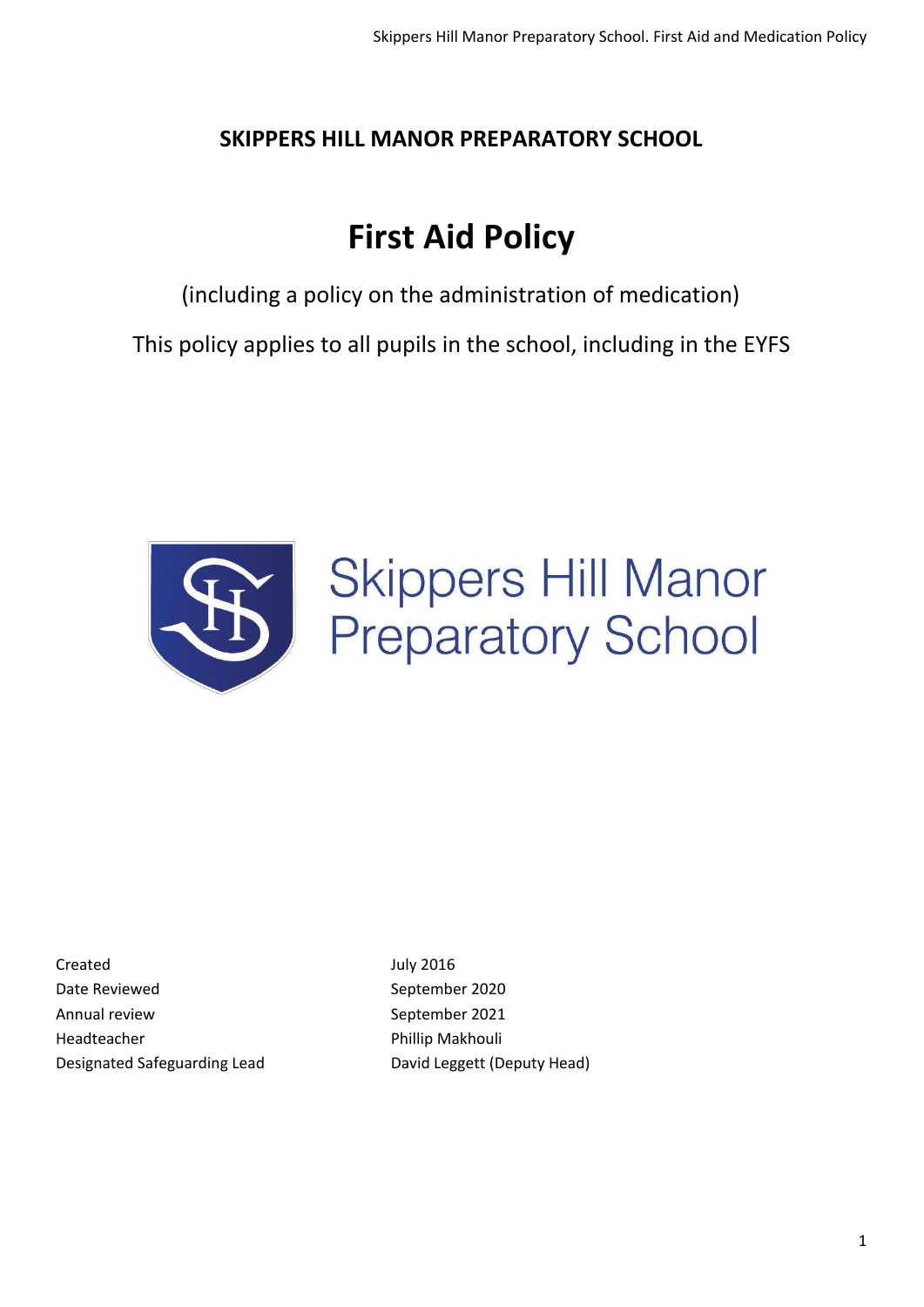#### **CONTENTS**

- First Aid and Medication Policy Statement of Commitment
- Details of First Aid Practitioners at Skippers Hill Manor Preparatory School
- Practical Arrangements at Skippers Hill Manor Preparatory School
	- Location of First Aid Facilities
	- What to do in the case of an accident, injury or illness
	- Contacting parents
	- Contacting the Emergency Services
	- Accident reporting
	- Pupils who are unwell in school
	- First Aid equipment and materials
	- First aid for school trips
	- Emergency care and/or medication plans and treatment boxes
	- [Dealing](#page-7-0) with bodily fluids
- Infectious diseases
- [Administration](#page-9-0) of Medication in School
	- (i) [Non-Prescription](#page-9-1) Medication
	- (ii) Prescription-Only Medication
	- (iii) Administration of Medication
	- (iv) Emergency [Medication](#page-10-0)

Guidelines for reporting: RIDDOR (Reporting of Injuries, Diseases and Dangerous Occurrences Regulations 2013)

- Reportable Incidents from a Registered Setting
- Storage of this policy
- APPENDIX 1: Guidance to staff on particular medical conditions
	- (i) Allergic [reactions](#page-13-0)
	- (ii) [Anaphylaxis](#page-13-1)
	- [Action](#page-13-2) to be taken
	- (iii) Asthma [management](#page-14-0)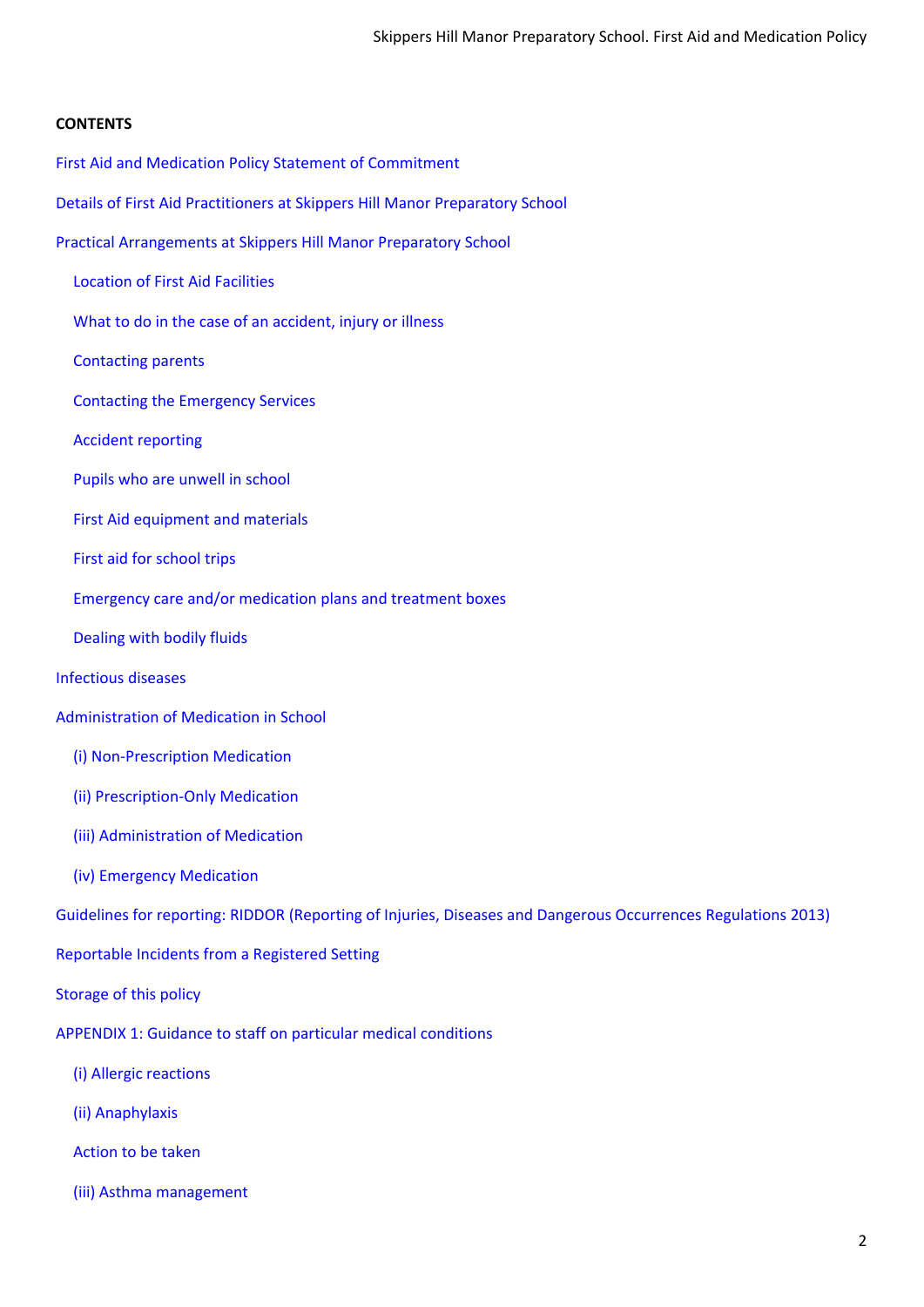- General [considerations](#page-14-1)
- [Recognising](#page-14-2) an asthma attack
- (iv) Diabetes [management](#page-15-0)
- (v) Epilepsy [management](#page-16-0)
- APPENDIX 2: Sample Risk Assessment for Emergency Epi-pen
- APPENDIX 3: Needlestick Injuries
- APPENDIX 4: Head Injury policy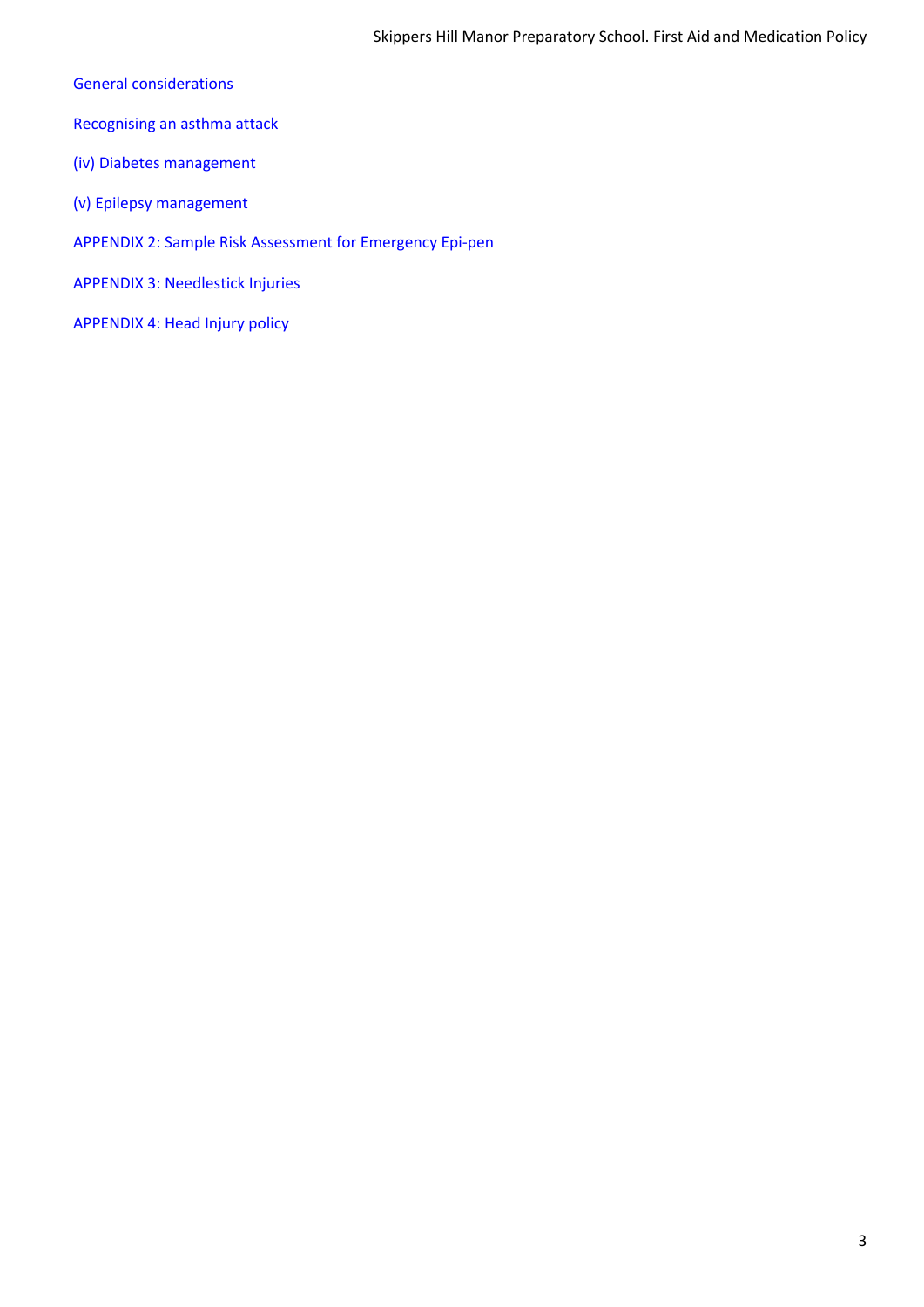# **First Aid and Medication Policy Statement of Commitment**

Skippers Hill Manor Preparatory School is committed to caring for, and protecting, the health, safety and welfare of its pupils, staff and visitors. COVID-19; this school will take account of additional guidance from PHE in regard to prevention and response of COVID-19.

We confirm our adherence to the following standards at all times:

- To make practical arrangements for the provision of First Aid on our premises, during off-site sport and on school visits.
- To ensure that trained First Aid staff renew, update or extend their HSE approved qualifications at least every three years.
- To have a minimum of 2 trained First Aiders on site at any one time, including a person with a paediatric first aid qualification whenever EYFS pupils are present. Such people will be able to responsibly deliver or organise emergency treatment.
- To ensure that a trained first aider accompanies every off-site visit and activity. In visits involving EYFS pupils, such a person will have a current paediatric first aid qualification.
- To record accidents and illnesses appropriately, reporting to parents and the Health & Safety Executive under the Reporting of Injuries, Diseases and Dangerous Occurrences Regulations (2013).
- To provide accessible first aid kits at various locations on site, along with a portable kit for trips, excursions and sport.
- To record and make arrangements for pupils and staff with specific medical conditions.
- To deal with the disposal of bodily fluids and other medical waste accordingly, providing facilities for the hygienic and safe practice of first aid.
- To contact the medical emergency services if they are needed, informing next of kin immediately in such a situation.
- To communicate clearly to pupils and staff where they can find medical assistance if a person is ill or an accident has occurred.
- To communicate clearly in writing to parents or guardians if a child has sustained a bump to the head at school, however minor, and to communicate in writing in relation to every instance of accident or first aid or the administration of medicine for pupils in EYFS.

| Name                  | Date of Training | Qualification               | Provider  | <b>Expiry Date</b> |
|-----------------------|------------------|-----------------------------|-----------|--------------------|
| Lead First Aider      | 25 and           | First Aid at Work           | St John's | Sep 2020           |
| Mark Hammond          | 26/09/2017       |                             | Ambulance |                    |
| Loraine Pincott       | January 2019     | Paediatric                  | Medrock   | January 2022       |
| Sue Reis              | January 2019     | Paediatric                  | Medrock   | January 2022       |
| Jackie Parker         | January 2019     | Paediatric                  | Medrock   | January 2022       |
| Claire Cavalli        | January 2019     | Paediatric                  | Medrock   | January 2022       |
| <b>Mike Simons</b>    | January 2019     | Paediatric                  | Medrock   | January 2022       |
| <b>Ruth Walker</b>    | January 2019     | Paediatric                  | Medrock   | January 2022       |
| <b>Hazet Browning</b> | January 2019     | Paediatric                  | Medrock   | January 2022       |
| Chris Walker          | January 2019     | Paediatric                  | Medrock   | January 2022       |
| Jackie Parker         | January 2019     | Paediatric                  | Medrock   | January 2022       |
| Claire Cavalli        | January 2019     | Paediatric                  | Medrock   | January 2022       |
| <b>Grace Brickell</b> | January 2019     | Paediatric                  | Medrock   | January 2022       |
| Alex Gurran           | January 2019     | Paediatric                  | Medrock   | January 2022       |
| John Friend           | January 2019     | <b>Emergency Paediatric</b> | Medrock   | January 2022       |
| <b>Rachel Rose</b>    | January 2019     | <b>Emergency Paediatric</b> | Medrock   | January 2022       |
| Michelle Rocchiccioli | January 2019     | <b>Emergency Paediatric</b> | Medrock   | January 2022       |
| Ben Barden            | January 2019     | <b>Emergency Paediatric</b> | Medrock   | January 2022       |
| Jennifer Farman       | January 2019     | <b>Emergency Paediatric</b> | Medrock   | January 2022       |
| Beth Beazleigh        | January 2019     | <b>Emergency Paediatric</b> | Medrock   | January 2022       |

#### **Details of First Aid Practitioners at Skippers Hill Manor Preparatory School**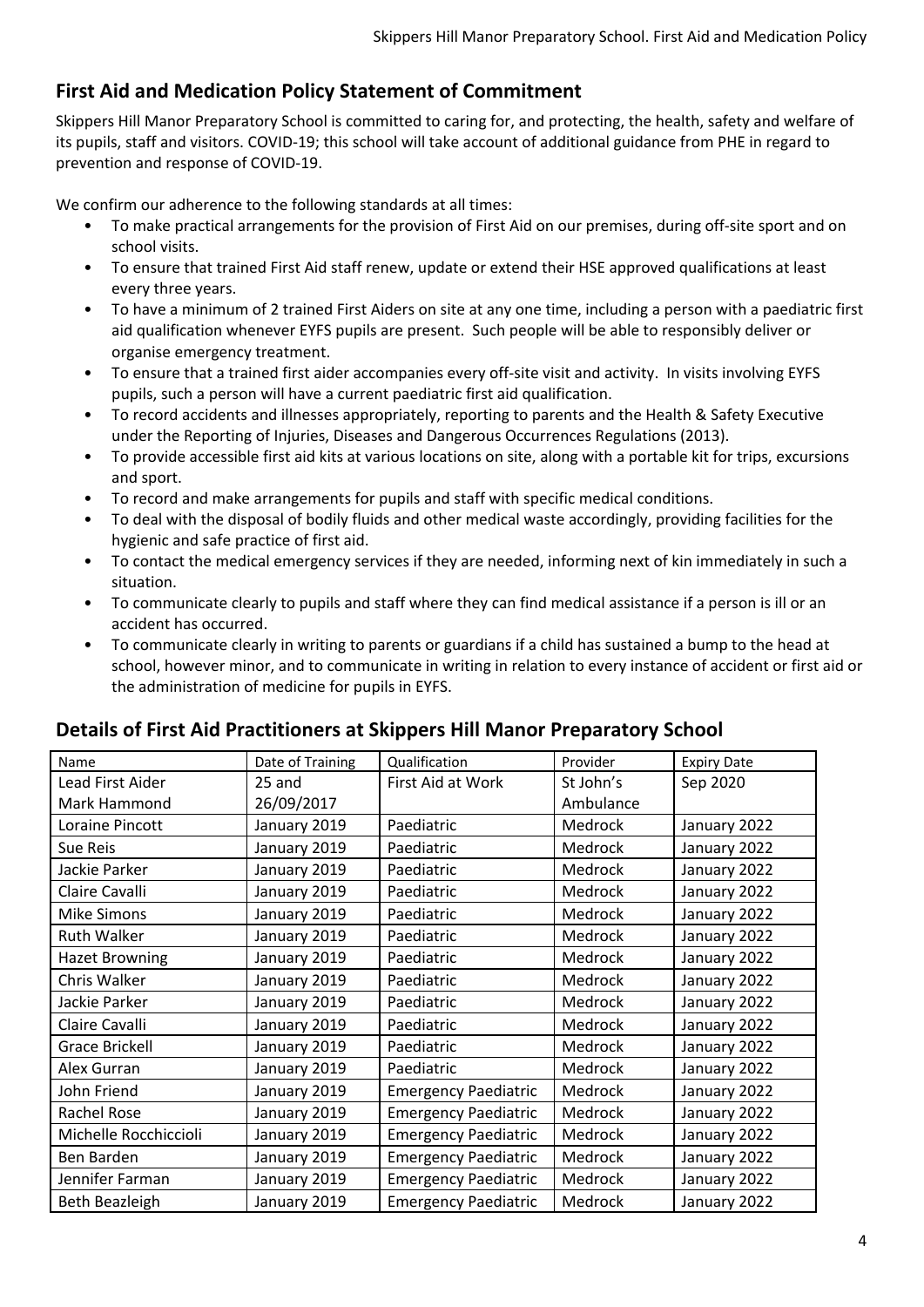| Louise Hemsley        | January 2019   | <b>Emergency Paediatric</b> | Medrock        | January 2022   |
|-----------------------|----------------|-----------------------------|----------------|----------------|
| Sieona Cooper         | January 2019   | <b>Emergency Paediatric</b> | Medrock        | January 2022   |
| Frances Plummer       | January 2019   | <b>Emergency Paediatric</b> | Medrock        | January 2022   |
| Caroline Crisp        | January 2019   | <b>Emergency Paediatric</b> | Medrock        | January 2022   |
| Emma Harvey           | January 2019   | <b>Emergency First Aid</b>  | Medrock        | January 2022   |
| Danielle Puttock      | September 2017 | <b>Emergency First Aid</b>  | Medrock        | September 2020 |
| Katharine Randolf     | September 2017 | <b>Emergency First Aid</b>  | Medrock        | September 2020 |
| Laura Tasharrofi      | January 2019   | <b>Emergency First Aid</b>  | Medrock        | January 2022   |
| Kim Martin            | January 2019   | <b>Emergency First Aid</b>  | Medrock        | January 2022   |
| <b>Wendy Credland</b> | January 2019   | <b>Emergency First Aid</b>  | Medrock        | January 2022   |
| Helen van Dyk         | January 2019   | <b>Emergency First Aid</b>  | Medrock        | January 2022   |
| Nick Tier             | January 2019   | <b>Emergency First Aid</b>  | <b>Medrock</b> | January 2022   |
| Samantha Anderson     | January 2019   | <b>Emergency First Aid</b>  | <b>Medrock</b> | January 2022   |
| Jessica Newton-May    | January 2019   | <b>Emergency First Aid</b>  | Medrock        | January 2022   |
| David Leggett         | January 2019   | <b>Emergency First Aid</b>  | Medrock        | January 2022   |
| Alison O'Neil         | January 2019   | <b>Emergency First Aid</b>  | Medrock        | January 2022   |
| Sarah Davis           | January 2019   | <b>Emergency First Aid</b>  | Medrock        | January 2022   |
| <b>Holly Barnett</b>  | January 2019   | <b>Emergency First Aid</b>  | Medrock        | January 2022   |

Latest First Aid Training (January 2019. Expiry date September 2020) Provider Medrock Training

# **Practical Arrangements at Skippers Hill Manor Preparatory School**

#### **Location of First Aid Facilities**

- The sick room is located in the linen room for first aid treatment and for pupils or staff to rest/recover if feeling unwell. This includes; a bed, first aid supplies, a water supply and sink, a toilet and hygiene supplies such as gloves and paper towels.
- First Aid kits are also available in the following locations. Contents are reviewed annually.
	- o Swimming pool
	- o Gym
	- o Music Room
	- o Reception
	- o Year 2 (Old LIbrary)
	- o Science room
	- o Art room
	- o Kitchen
	- o Groundsman's workshop
	- o Sports pavilion
	- A portable first aid kit must be obtained from the office for school visits.
- Each minibus has a first aid kit as standard.
- Responsibilities of the Trained First Aiders:
	- o Provide appropriate care for pupils of staff who are ill or sustain and injury
	- o Record all accidents centrally in the accident log book (to be found in the sick room). They are then passed to the school secretary who will make a copy for individual pupil files.
	- o In the event of any injury to the head, however minor, ensure that a note from the office is sent home to parents/guardians and a copy placed in the pupil's file. Please refer to Appendix 4 regarding Head Injuries.
	- o In the event of any accident or administration of first aid involving a pupil in EYFS, ensure that written or electronic communication is sent home to parents/guardians and a copy placed in the pupil's file.
	- o Make arrangements with parents/guardians to collect children and take them home if they are deemed too unwell to continue the school day.
	- o Inform the Lead First Aider of all incidents where first aid has been administered.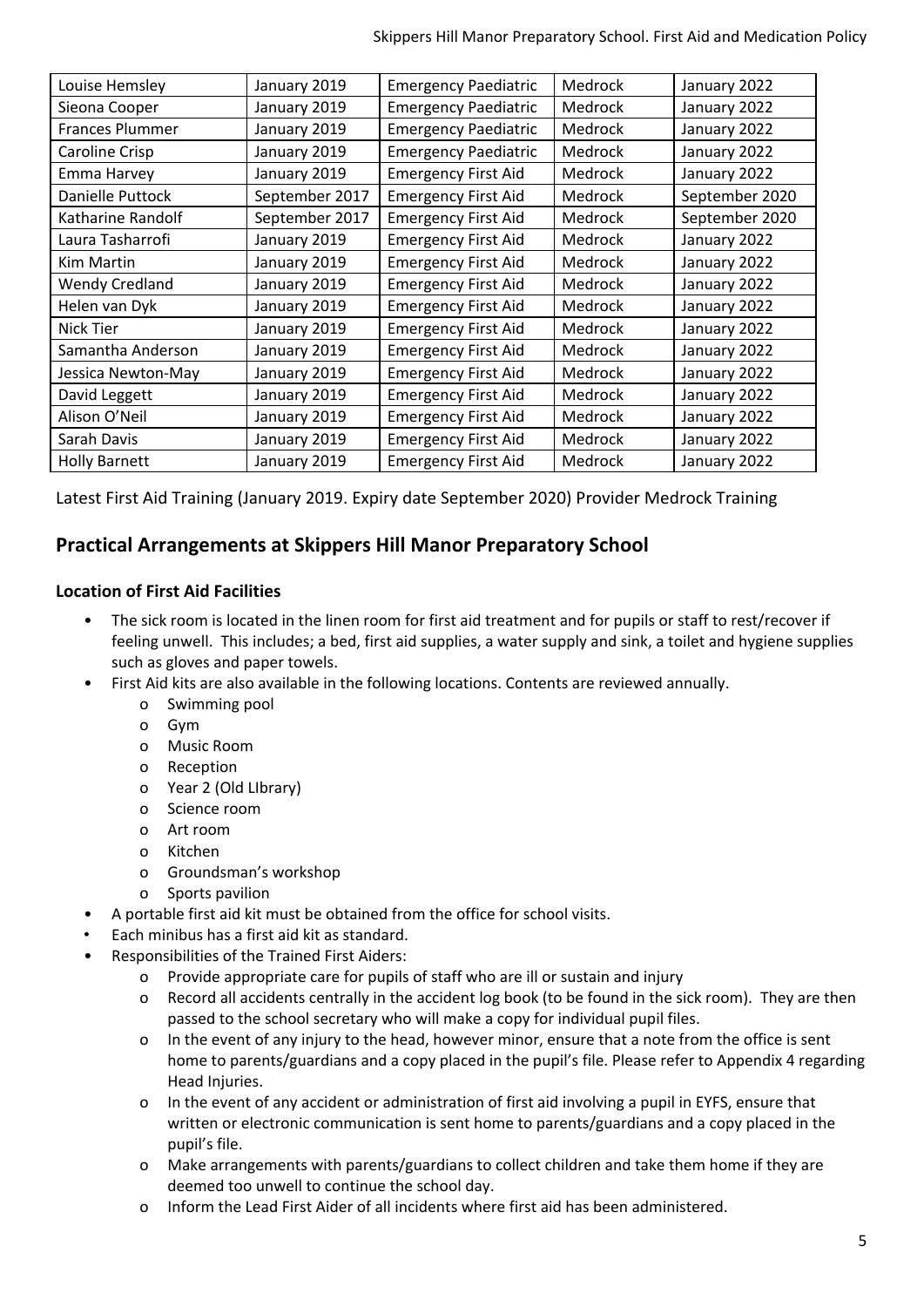- Responsibilities of the Lead First Aider (Mark Hammond)
	- o Ensure that all staff and pupils are familiar with the school's first aid and medical procedures.
	- o Ensure that all staff are familiar with measure to provide appropriate care for pupils with particular medical needs (eg. Diabetic needs, Epi-pens, inhalers).
	- o Ensure that a list is maintained and available to staff of all pupils with particular medical needs and appropriate measures needed to care for them.
	- o Monitor and re-stock supplies and ensure that first aid kits are replenished.
	- o Ensure that the school has an adequate number of appropriately trained First Aiders.
	- o Co-ordinate First Aiders and arrange for training to be renewed as necessary.
	- o Maintain adequate facilities.
	- o Ensure that correct provision is made for pupils with special medical requirements both in school and on off-site visits.
	- o Each half-term, ensure the review of First Aid records to identify any trends or patterns and report to the Health and Safety committee, in conjunction with the Designated Safeguarding Lead
	- o Fulfil the school's commitment to report to RIDDOR, as described below
	- o Liaise with managers of external facilities, such as the local sports facilities, to ensure appropriate first aid provision.
	- o Contact emergency medical services as required.
	- o Maintain an up-to-date knowledge and understanding of guidance and advice from appropriate agencies

#### **What to do in the case of an accident, injury or illness**

- A member of staff or pupil witnessing an accident, injury or illness should immediately contact a named trained first aider (see above). The school office should be contacted if the location of a trained first aider is uncertain.
- Any pupil or member of staff sustaining an injury whilst at school should be seen by a first aider who will provide immediate first aid and summon additional help as needed.
- The pupil or member of staff should not be left unattended.
- The first aider will organise an injured pupil's transfer to the sick room if possible and appropriate and to hospital in the case of an emergency.
- Parents should be informed as necessary by telephone by the first aider or school secretary.
- This will be followed up in writing and a record kept at school. A record of all accidents, injuries and the administration of first aid is maintained in the accident log.
- In relation to a head injury, please refer to Appendix 4.

#### **Contacting parents**

Parents should be informed by telephone as soon as possible after an emergency or following a **serious/significant** injury including:

• Head injury (a head injury advice sheet should be given to any pupil who sustains a head injury) Available from the Lead First Aider/front office

- Suspected sprain or fracture
- Following a fall from height
- Dental injury
- Anaphylaxis & following the administration of an Epi-pen
- Epileptic seizure
- Severe hypoglycaemia for pupils, staff or visitors with diabetes
- Severe asthma attack
- Difficulty breathing
- Bleeding injury
- Loss of consciousness
- If the pupil is generally unwell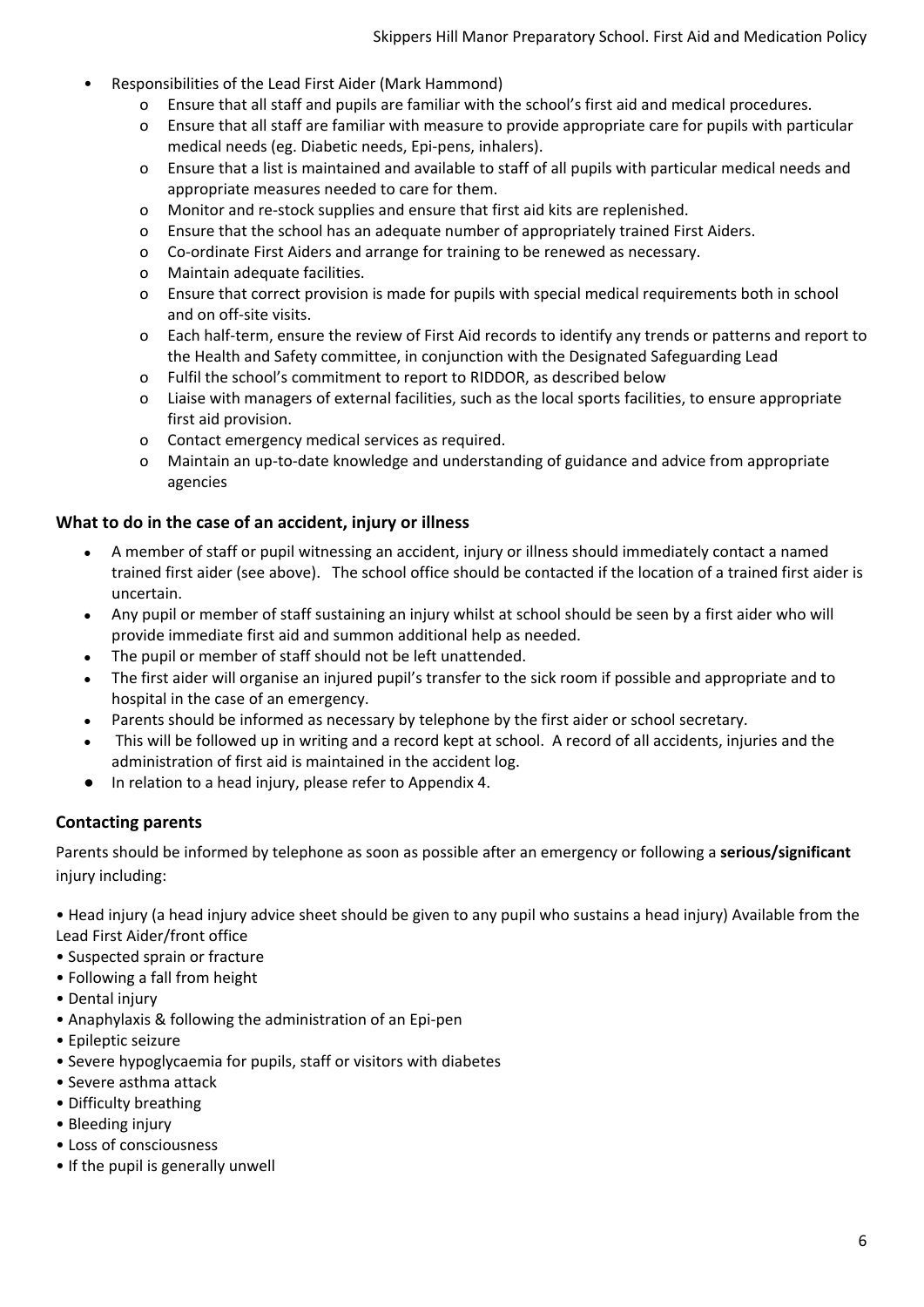If non-emergency transportation is required, an authorised taxi service will be used if parents are delayed. A member of staff will accompany the pupil until a parent arrives. Parents can be informed of smaller incidents at the end of the school day by the form teacher.

In EYFS, ALL incidents must be communicated to the parents in writing and a copy placed in the child's file. A parent should sign the school copy agreeing that they have been notified.

#### **Contacting the Emergency Services**

An ambulance should be called for any condition listed above or for any injury that requires emergency treatment. Any pupil taken to hospital by ambulance must be accompanied by a member of staff until a parent arrives. All cases of a pupil becoming unconsciousness (not including a faint) or following the administration of an Epi-pen, must be taken to hospital.

#### **Accident reporting**

The accident log must be completed for any accident or injury occurring at school, at the local sports facilities, or on a school trip. This includes any accident involving staff or visitors. The accident log will be monitored by the Lead First Aider/Designated Safeguarding Lead as certain injuries require reporting (RIDDOR requirements). Care should be taken that the accident log, whether hard copy or electronic, is stored securely so that it can be seen only by those who have authority to read it.

#### **Pupils who are unwell in school**

Any pupil who is unwell cannot be left to rest unsupervised in the sick room. If a pupil becomes unwell, a parent should be contacted as soon as possible by the Lead First Aider, the school secretary or the head teacher. In the event a parent is unavailable the school should attempt to contact the secondary contact.

Anyone not well enough to be in school should be collected as soon as possible by a parent. Staff should ensure that a pupil who goes home ill remembers to sign out at the school office.

#### **First Aid equipment and materials**

The Lead First Aider is responsible for stocking and checking the first aid kits. Staff are asked to notify the Lead First Aider when supplies have been used in order that they can be restocked. The first aid boxes contain (based on HSE guidance):

- A first aid guidance card
- At least 20 adhesive hypo allergenic plasters (including blue plasters for home economics)
- 4 triangular bandages (slings)
- Safety pins
- Cleaning wipes
- Adhesive tape
- 2 sterile eye pads
- 6 medium sized unmedicated dressings
- 2 large sized unmedicated dressings
- Disposable gloves
- 1 resuscitator
- Yellow clinical waste bag

#### **First aid for school trips**

The trip organiser must ensure that at least one adult accompanying the trip has an appropriate first aid qualification (paediatric certificate for trips involving EYFS pupils) and undertake a risk assessment to ensure an appropriate level of first aid cover, with reference to the educational visits policy, which includes further guidance. A First Aid kit for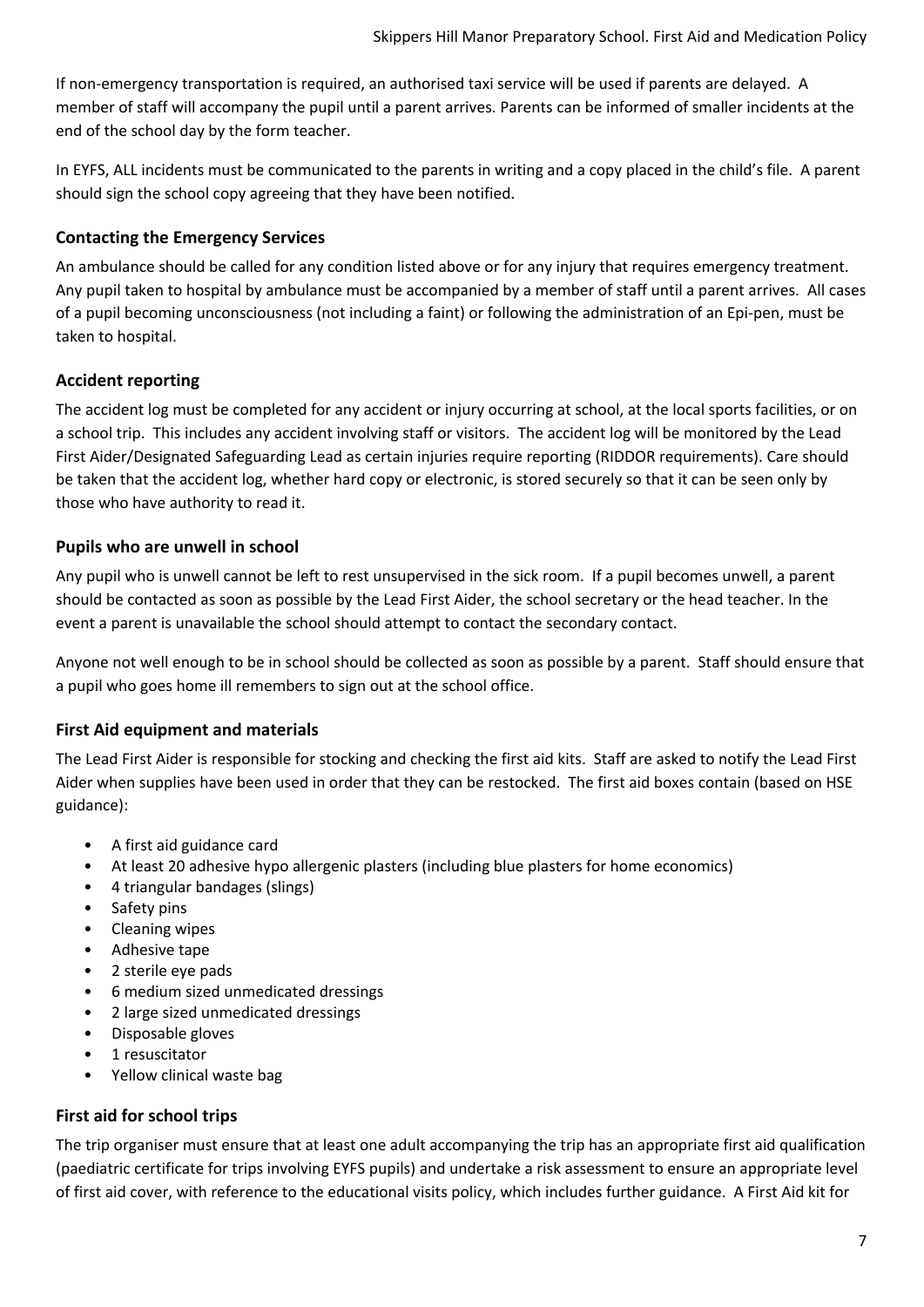school trips must be collected from the main office. This must be returned to the main office for replenishing on return. Any accidents/injuries must be reported to the Lead First Aider and to parents and documented in the accident book in accordance with this policy. RIDDOR guidelines for reporting accidents must be adhered to. For any major accident or injury the appropriate health & safety procedure must be followed. The person responsible for completing a RIDDOR report is the Lead First Aider, Mark Hammond.

#### **Emergency care and/or medication plans and treatment boxes**

The Lead First Aider ensures that staff are made aware of any pupil with an emergency care plan. These care plans are displayed in the staff room. A copy is also kept in the sick room. Pupils with a serious medical condition will have an emergency care and/or medication plan drawn up and agreed by the Lead First Aider parents and, where appropriate, the child's doctor. Emergency treatment boxes must always be taken if the pupil is out of school. The boxes are kept in the sick room.

Pupils using crutches or having limited mobility - Parents must inform the school of the nature of injury and the anticipated duration of immobility. The form tutor will arrange for a 'class partner' to carry books, open doors etc. Information about the condition will be discussed in staff meetings to enable teachers to be fully aware of the pupil's needs. Arrangements will be made for the pupil to arrive/leave lessons early to allow for a safe transfer around school. Parents must inform the school of any particular difficulties.

Pupils with medical conditions - A list is available in the staff room and the sick room of all pupils who have a serious allergy or medical condition. This information is useful for lesson planning and for risk assessments prior to a school trip. Please return emergency boxes on completion of the trip. If staff become aware of any condition not on these lists please inform the Lead First Aider.

If a pupil has either temporary or ongoing limited mobility, the school will consider whether the pupil requires a *personal evacuation plan*, for implementation in fire drills and similar occasions. If this is the case, the lead first aider will ensure that a plan is drawn up, taking advice from parents and healthcare professionals, as appropriate, and will ensure that relevant staff are trained in its implementation.

#### **Automated External Defibrillator (AED)**

There is a fully automated external defibrillator (AED) situated outside the front office. It is designed to be used by anyone and doesn't require any specific training as it provides automated verbal and visual commands during usage. However, in order to raise awareness in case of a cardiac arrest, the majority of school staff have been briefed on how to use the AED by the Lead First Aider. In addition, hands on training will be provided through three yearly Paediatric First Aid/Emergency First Aid at Work/Schools training which the majority of staff attend.

#### <span id="page-7-0"></span>**Dealing with bodily fluids**

In order to maintain protection from disease, all bodily fluids should be considered infected. To prevent contact with bodily fluids the following guidelines should be followed.

- When dealing with any bodily fluids wear disposable gloves.
- Wash hands thoroughly with soap and warm water after the incident.
- Keep any abrasions covered with a plaster.
- Spills of the following bodily fluids must be cleaned up immediately.
- Bodily fluids include:
- Blood, Faeces, Urine, Nasal and eye discharges, Saliva, Vomit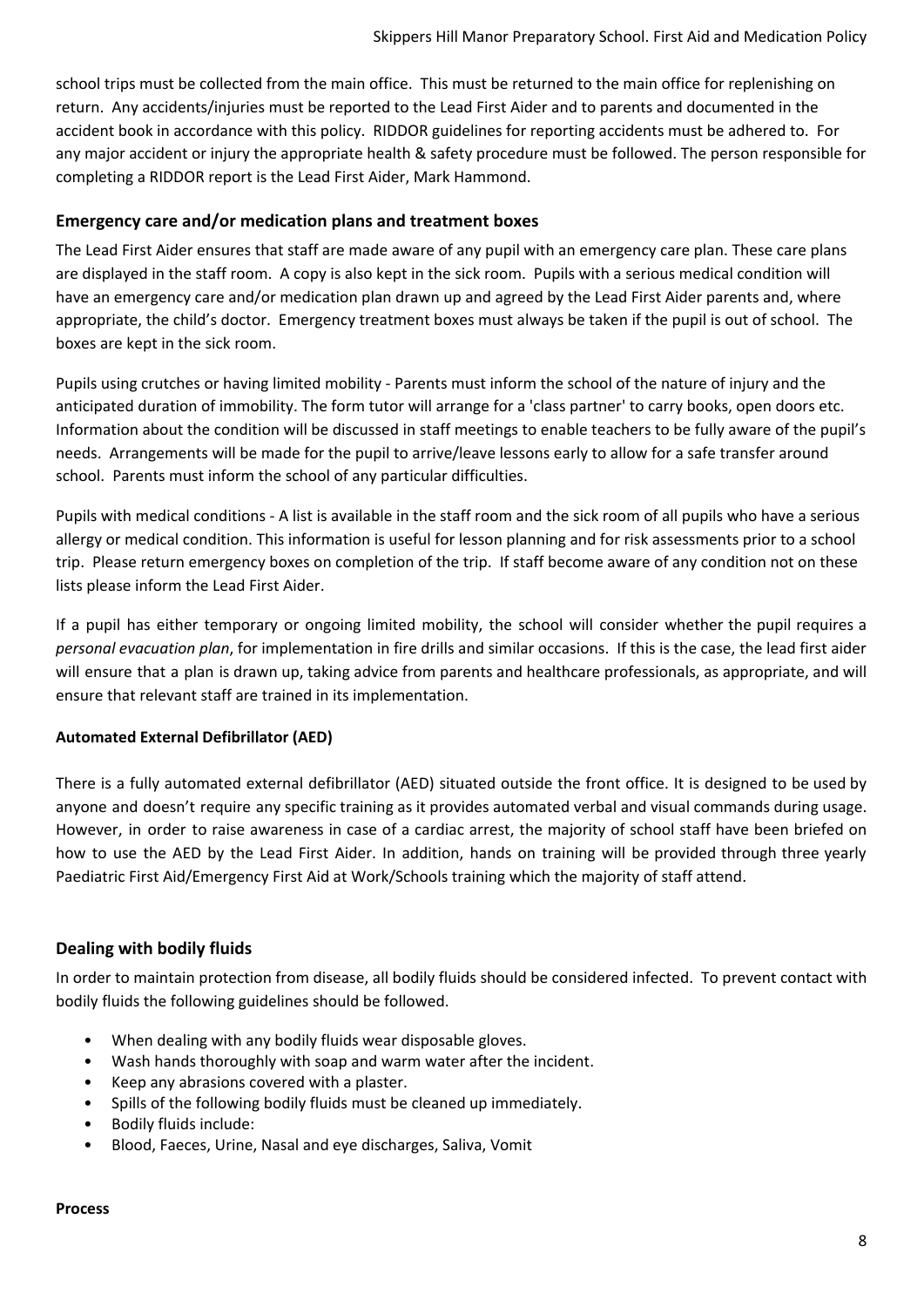- Disposable towels should be used to soak up the excess, and then the area should be treated with a disinfectant solution
- Never use a mop for cleaning up blood and bodily fluid spillages
- All contaminated material should be disposed of in a yellow clinical waste bag (available in all 1st aid boxes) then placed in the waste bin in the sick room.
- Avoid getting any bodily fluids in your eyes, nose, mouth or on any open sores.
- If a splash occurs, wash the area well with soap and water or irrigate with copious amounts of saline.
- Please refer also to Appendix 3 with reference to needlestick injuries

#### **Infectious diseases**

If a child is suspected of having an infectious disease advice should be sought from the Lead First Aider who will follow the Public Health England guidelines below to reduce the transmission of infectious diseases to other pupils and staff.

| <b>ILLNESS</b>                   | <b>PERIOD OF EXCLUSION</b>                             | <b>COMMENTS</b>                                                                                                                                                                                                                                                 |
|----------------------------------|--------------------------------------------------------|-----------------------------------------------------------------------------------------------------------------------------------------------------------------------------------------------------------------------------------------------------------------|
| Chickenpox                       | 5 days from onset of rash                              | Pregnant women up to 20 weeks and those in last 3weeks<br>of pregnancy should inform their midwife that they have<br>been in contact with chickenpox.<br>Any children being treated for cancer or on high doses of<br>steroids should also seek medical advice. |
| <b>German Measles</b>            | For 5 days from onset of<br>rash                       | Pregnant women should inform their midwife about<br>contact                                                                                                                                                                                                     |
| Impetigo                         | Until lesions are crusted or<br>healed                 | Antibiotic treatment by mouth may speed healing                                                                                                                                                                                                                 |
| Measles                          | 5 days from onset of rash                              | Any children being treated for cancer or on high doses of<br>steroids must seek medical advice                                                                                                                                                                  |
| <b>Scabies</b>                   | Until treatment has been<br>commenced                  | Two treatments one week apart for cases. Treatment<br>should include all household members and any other very<br>close contacts                                                                                                                                 |
| <b>Scarlet Fever</b>             | 5 days after commencing<br>antibiotics                 | Antibiotic treatment recommended                                                                                                                                                                                                                                |
| <b>Slapped Cheek</b><br>Syndrome | None                                                   | Pregnant women up to 20 weeks must inform their<br>midwife about contact                                                                                                                                                                                        |
| Diarrhoea and<br>vomiting        | 48 hours from last episode<br>of diarrhoea or vomiting | Exclusion from swimming may be needed                                                                                                                                                                                                                           |
| <b>Hepatitis A</b>               | Exclusion may be necessary                             | Consult the Public Health England                                                                                                                                                                                                                               |
| Meningococcal<br>meningitis      | Until recovered                                        | Communicable disease control will give advice on any<br>treatment needed and identify contact requiring<br>treatment. No need to exclude siblings or other close<br>contacts.                                                                                   |
| <b>Viral Meningitis</b>          | Until fully recovered                                  | Milder illness                                                                                                                                                                                                                                                  |
| Threadworms                      | None                                                   | Treatment is recommended for the pupil and family<br>members                                                                                                                                                                                                    |
| <b>Mumps</b>                     | 5 days from onset of<br>swollen glands                 |                                                                                                                                                                                                                                                                 |
| <b>Head Lice</b>                 | None once treated                                      | Treatment is recommended for the pupil and close<br>contacts if live lice are found                                                                                                                                                                             |
| Conjunctivitis                   | None                                                   | Children do not usually need to stay off school with<br>conjunctivitis if they are feeling well. If, however, they are<br>feeling unwell with conjunctivitis they should stay off<br>school until they feel better                                              |
| Influenza                        | Until fully recovered                                  |                                                                                                                                                                                                                                                                 |
| Cold sores                       | None                                                   | Avoid contact with the sores                                                                                                                                                                                                                                    |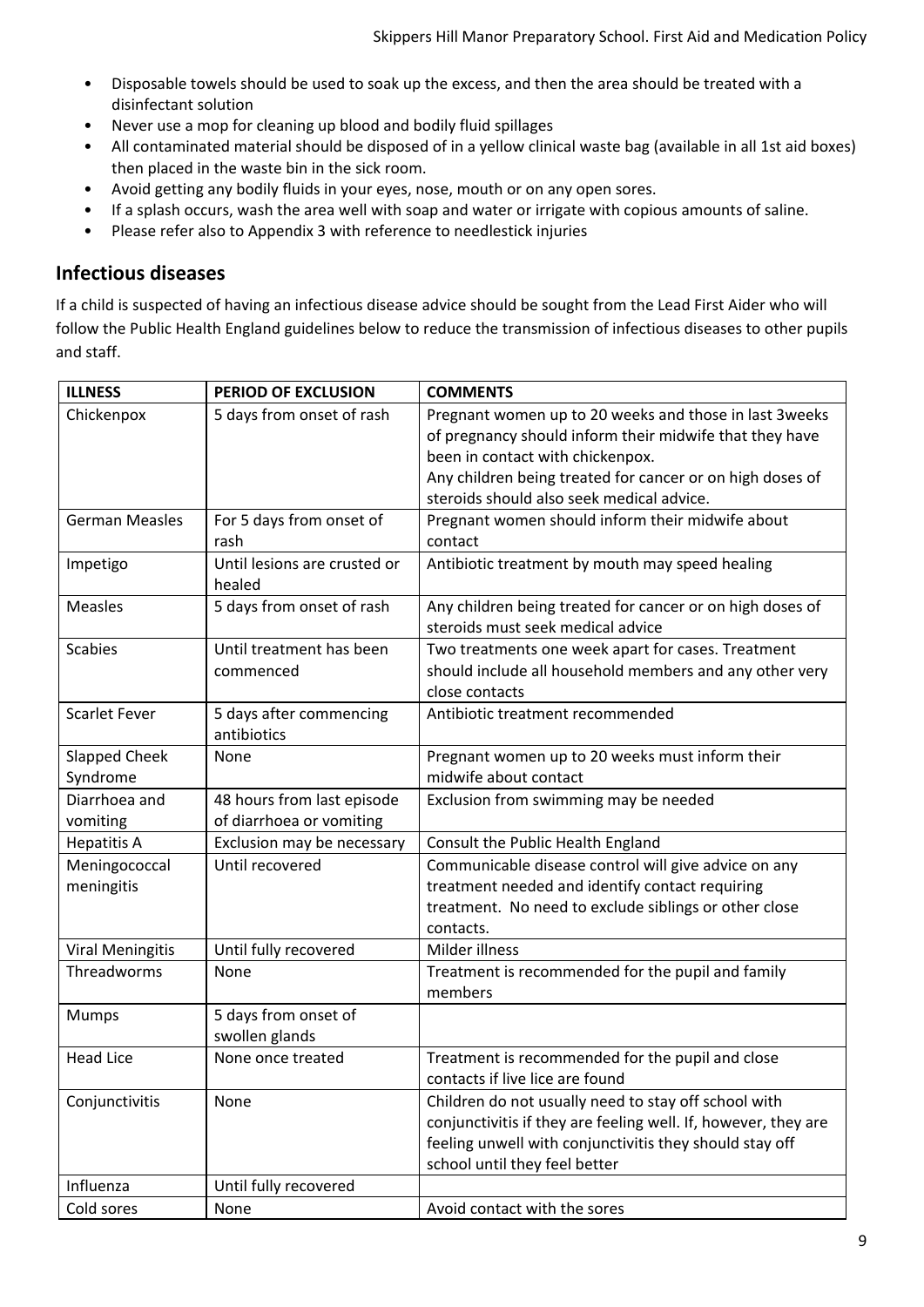| Warts, verrucae | None | Verrucae should be covered in swimming pools,<br>gymnasiums and changing rooms |
|-----------------|------|--------------------------------------------------------------------------------|
| Glandular fever | None |                                                                                |
| Tonsillitis     | None |                                                                                |

# <span id="page-9-0"></span>**Administration of Medication in School**

All medication must be stored in the First Aid room, apart from medicine requiring refrigeration which is kept in the Washing Up Room.

The school aims to support as far as possible, and maintain the safety of, pupils who require medication during the school day.

However, it should be noted that:

- No child should be given any medication without their parent's written consent.
- No Aspirin products are to be given to any pupil at school, unless prescribed by a doctor.

Parents must be given written confirmation of any medication administered at school, a copy of which will be kept on the pupil's file. Proformas for this are available from the school office, in addition parents can give blanket permission for the use of non-prescription children's dosage medicines at the start of the school year Children will need to take medication during the school day e.g. antibiotics. However, wherever possible the timing and dosage should be arranged so that the medication can be administered at home.

#### <span id="page-9-1"></span>**(i) Non-Prescription Medication**

These are only to be administered by the Lead First Aider or a designated person if they have agreed to this extension of their role and have been appropriately trained.

A teacher may administer non-prescription medication on a residential school trip provided that written consent\* has been obtained in advance. This may include travel sickness pills or pain relief.

All medication administered must be documented, signed for and parents informed in writing.

Parents are asked to complete a consent form when they join the school to cover the administration of non-prescription medicines when deemed necessary by a school first aider provided that parents are contacted immediately before the administration of the medication. In all cases which rely on such on-going consent, parents must be informed on the same day or as soon as is reasonably practicable in writing / electronically that the administration of medication has taken place.

The school usually only administers prescription medicines in the EYFS.

#### **(ii) Prescription-Only Medication**

Prescribed medicines may be given to a pupil by the Lead First Aider or a designated person if they have agreed to this extension of their role and have been appropriately trained. Written consent must be obtained from the parent or guardian, clearly stating the name of the medication, dose, frequency and length of course. The school will accept medication from parents only if it is in its original container, with the original dosage instructions.

Prescription medicines will not be administered unless they have been prescribed for the child by a doctor, dentist, nurse or pharmacist. Medicines containing aspirin will be given only if prescribed by a doctor.

A form for the administration of medicines in school is available from the the school office.

#### **(iii) Administration of Medication**

Any member of staff administering medication should be trained to an appropriate level, this includes specific training e.g. use of Epi-pens

• The medication must be checked before administration by the member of staff confirming the medication name, pupil name, dose, time to be administered and the expiry date.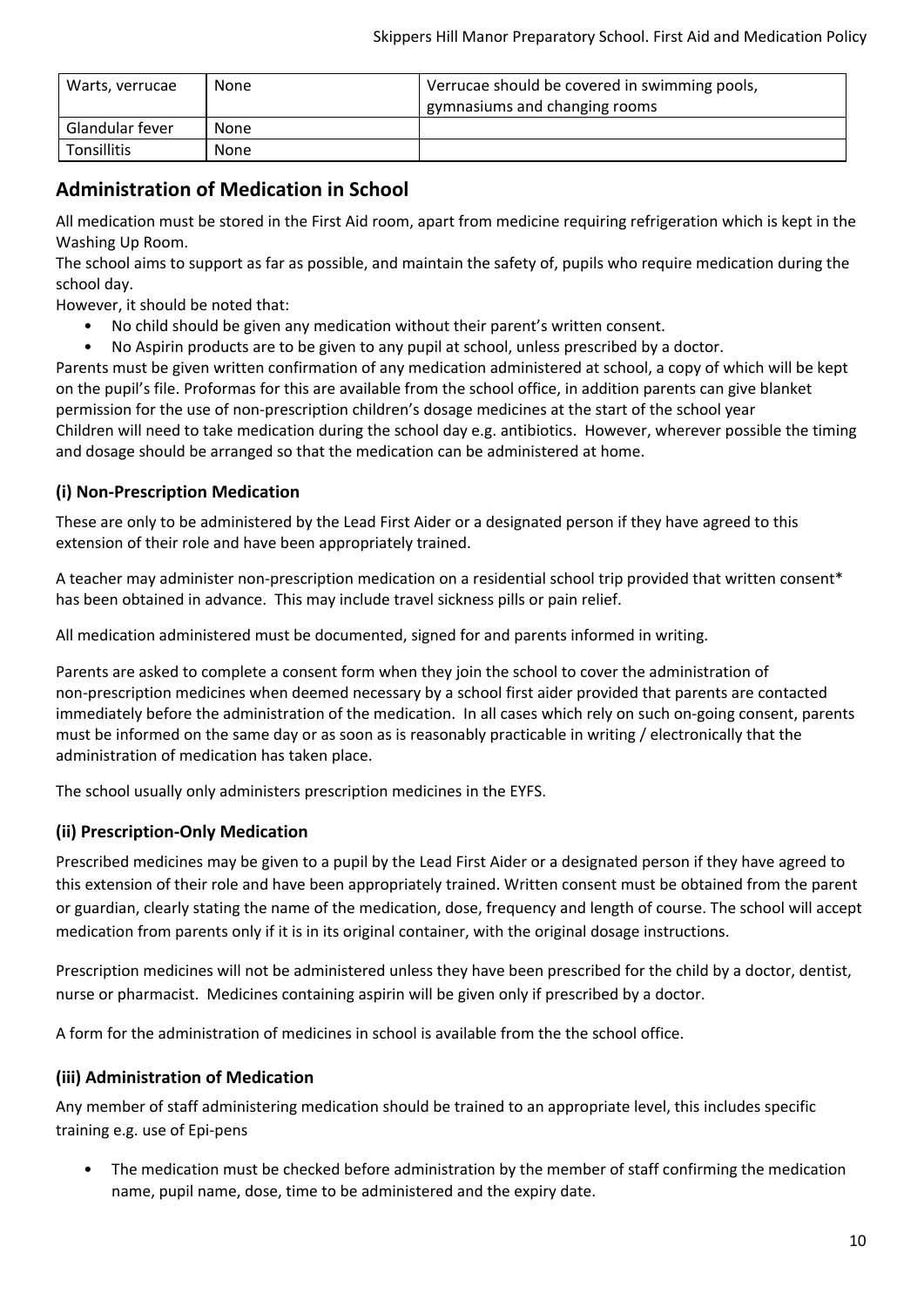- In the absence of a school nurse, it is advisable that a second adult is present when administering medicine.
- Wash hands.
- Confirm that the pupil's name matches the name on the medication
- Explain to the pupil that his or her parents have requested the administration of the medication.
- Document any refusal of a pupil to take medication.
- Document, date and sign for what has been administered.
- Complete the form which goes back to parents
- Ensure that the medication is correctly stored in a locked drawer or cupboard, out of the reach of pupils.
- Antibiotics and any other medication which requires refrigeration should be stored in the fridge in the staff room. All medication should be clearly labelled with the pupil's name and dosage.
- Parents should be asked to dispose of any out of date medication.
- At the end of the school year:
	- o all medication should be returned to parents
	- o any remaining medication belonging to children to be disposed of via a pharmacy or GP surgery.
- <span id="page-10-0"></span>Used needles and syringes must be disposed of in the sharps box kept in the sick room.

#### **(iv) Emergency Medication**

It is the parents' responsibility to inform the school of any long-term medical condition that may require regular or emergency medication to be given. In these circumstances a health care plan may be required and this will be completed and agreed with parents.

#### **(v) Emergency Asthma Inhalers and Emergency Adrenaline Auto-injectors (Epi-pens)**

For a number of years, it has been possible for schools to keep emergency asthma inhalers to cover the eventuality of a pupil's inhaler being lost or running out during school time. Since October 2017, this provision has been extended to enable schools also to keep emergency Epi-pens. This provision enables schools to purchase Epi-pens, without a prescription, for emergency use on children who are at risk of anaphylaxis but whose own device is not available or not working. The school has decided at this point that such an option would not significantly enhance the school's provision. However, the situation will be kept under review and the school will consider the matter again should circumstances change.

A sample emergency Epi-pen risk assessment has been added as Appendix 2 at the end of this policy. Further information can be found on this website:

<https://www.gov.uk/government/publications/using-emergency-adrenaline-auto-injectors-in-schools>

#### **Guidelines for reporting: RIDDOR (Reporting of Injuries, Diseases and Dangerous Occurrences Regulations 2013)**

By law any of the following accidents or injuries to pupils, staff, visitors, members of the public or other people not at work requires notification to be sent to the Health and Safety executive by phone, fax, email or letter. The member of staff with responsibility for overseeing RIDDOR reporting is Mark Hammond.

Types of reportable incidents - Further information on RIDDOR reporting requirements can be found on the RIDDOR website: <http://www.hse.gov.uk/riddor/>

In relation to pupils, the list of reportable incidents is less extensive, since the school needs to take into consideration whether the accident is part of the "rough and tumble" of the activity being undertaken, or whether it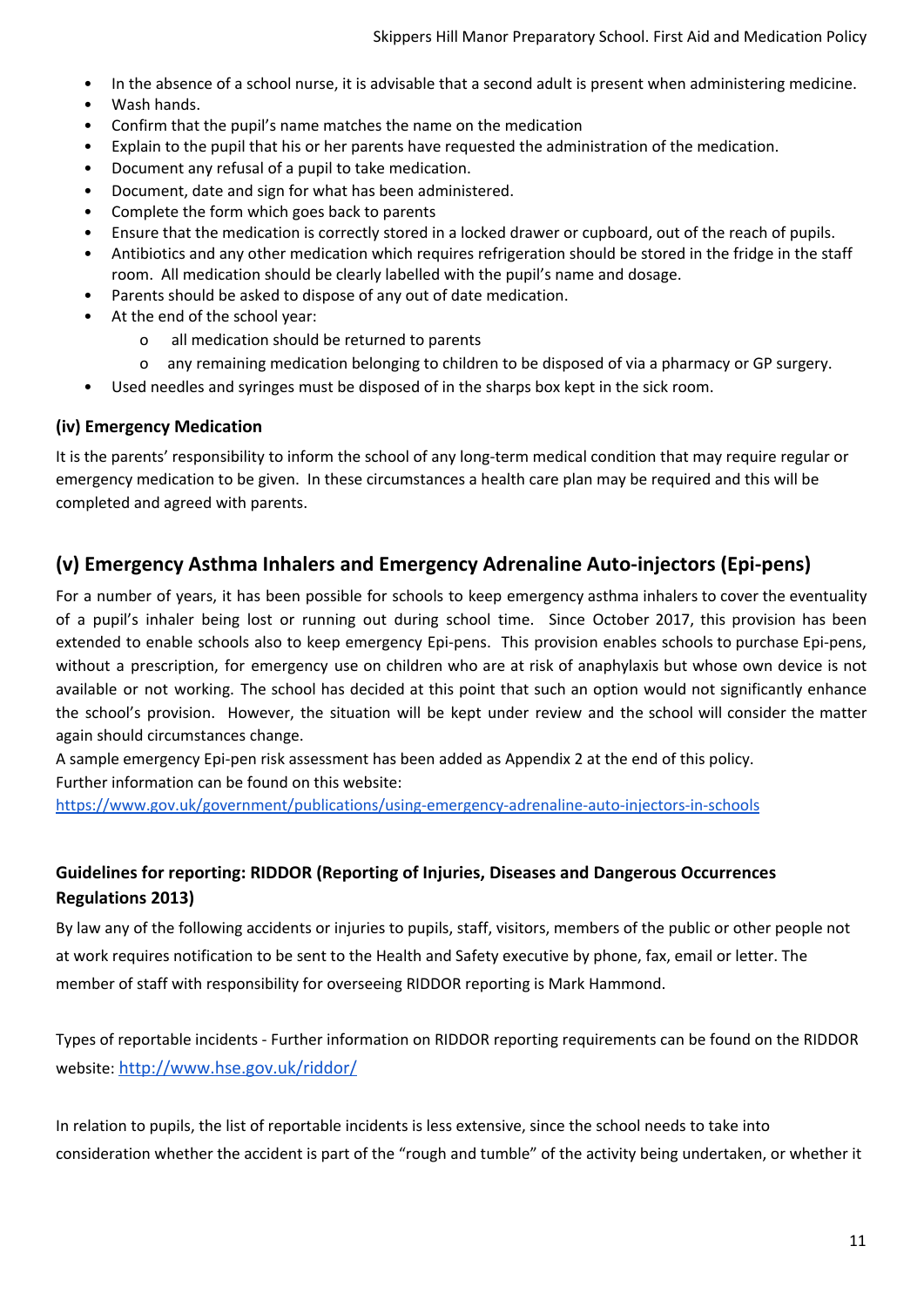is as a result of a shortcoming. Further guidance on this aspect of reporting can be found in the HSE guidance "Incident reporting in schools", which can be found here: <http://www.hse.gov.uk/pubns/edis1.pdf>

#### **Deaths and injuries**

If someone has died or has been injured because of a work-related accident this may have to be reported. Not all accidents need to be reported, other than for certain gas [incidents](http://www.hse.gov.uk/riddor/reportable-incidents.htm), a RIDDOR report is required only when:

- the accident is [work-related](http://www.hse.gov.uk/riddor/key-definitions.htm): <http://www.hse.gov.uk/riddor/key-definitions.htm#work-related>
- it results in an injury of a type which is reportable
- Types of reportable injury
- The death of any person

All deaths to workers and non-workers, with the exception of suicides, must be reported if they arise from a work-related accident, including an act of physical violence to a worker.

#### **Specified injuries to workers**

The list of 'specified injuries' in RIDDOR 2013 replaces the previous list of 'major injuries' in RIDDOR 1995. Specified injuries are (regulation 4) <http://www.hse.gov.uk/riddor/specified-injuries.htm>

- fractures, other than to fingers, thumbs and toes
- amputations
- any injury likely to lead to permanent loss of sight or reduction in sight
- any crush injury to the head or torso causing damage to the brain or internal organs
- serious burns (including scalding) which:
	- covers more than 10% of the body
	- causes significant damage to the eyes, respiratory system or other vital organs
- any scalping requiring hospital treatment
- any loss of consciousness caused by head injury or asphyxia
- any other injury arising from working in an enclosed space which:
	- leads to hypothermia or heat-induced illness
	- requires resuscitation or admittance to hospital for more than 24 hours

For further guidance on [specified](http://www.hse.gov.uk/riddor/specified-injuries.htm) injuries is available.

#### **Over-seven-day incapacitation of a worker**

Accidents must be reported where they result in an employee or self-employed person being away from work, or unable to perform their normal work duties, for more than seven consecutive days as the result of their injury. This seven day period does not include the day of the accident, but does include weekends and rest days. The report must be made within 15 days of the accident.

#### **Over-three-day incapacitation**

Accidents must be recorded, but not reported where they result in a worker being incapacitated for more than three consecutive days. If you are an employer, who must keep an accident book under the Social Security (Claims and Payments) Regulations 1979, that record will be enough.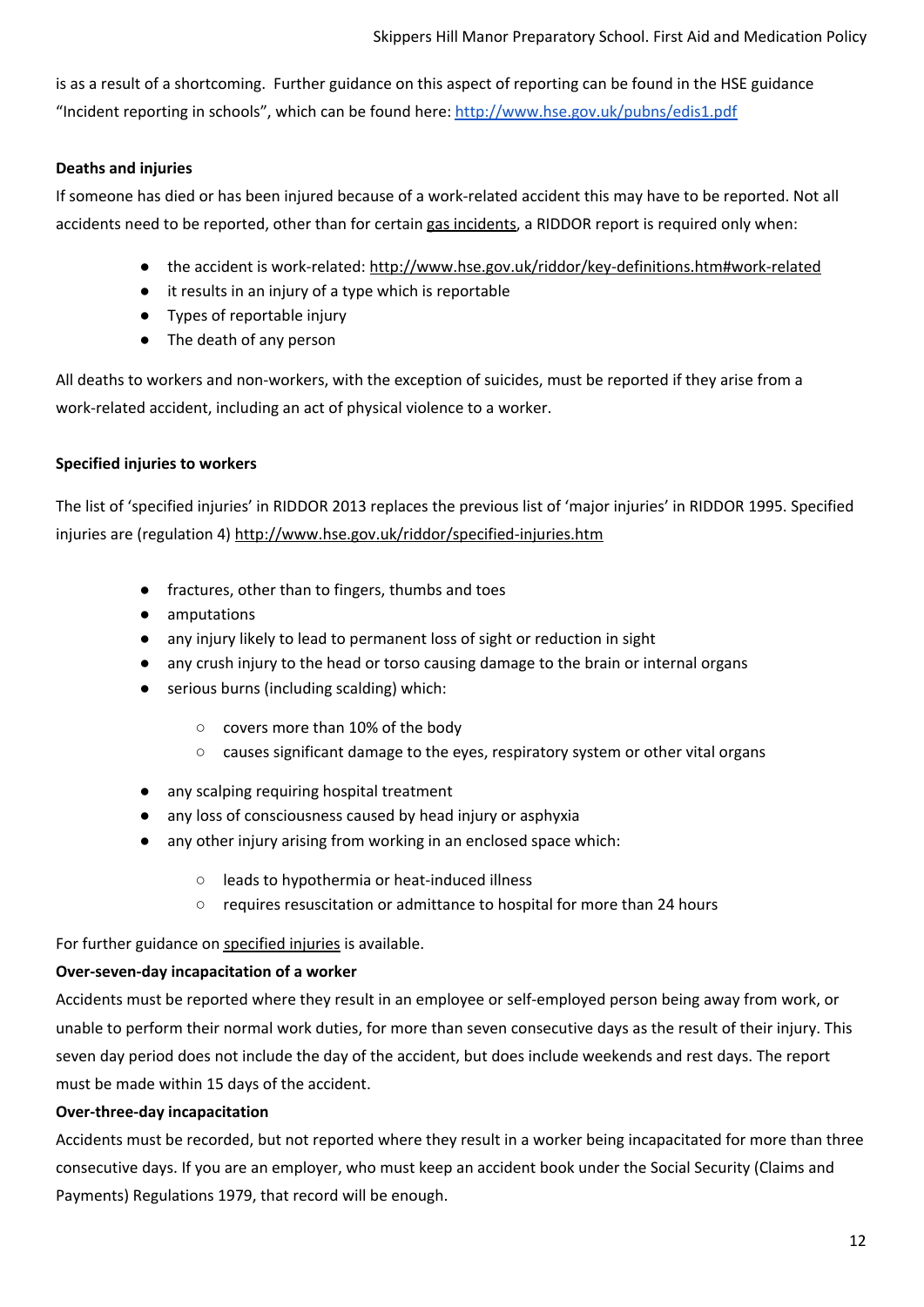#### **Non fatal accidents to non-workers (eg members of the public)**

Accidents to members of the public or others who are not at work must be reported if they result in an injury and the person is taken directly from the scene of the accident to hospital for treatment to that injury. Examinations and diagnostic tests do not constitute 'treatment' in such circumstances.

There is no need to report incidents where people are taken to hospital purely as a precaution when no injury is apparent.

If the accident occurred at a hospital, the report only needs to be made if the injury is a ['specified](http://www.hse.gov.uk/riddor/reportable-incidents.htm) injury' (see above).

#### **Occupational diseases**

Employers and self-employed people must report diagnoses of certain occupational diseases, where these are likely to have been caused or made worse by their work: These diseases include (regulations 8 and 9):

- carpal tunnel syndrome;
- severe cramp of the hand or forearm;
- occupational dermatitis;
- hand-arm vibration syndrome;
- occupational asthma;
- tendonitis or tenosynovitis of the hand or forearm;
- any occupational cancer;
- any disease attributed to an occupational exposure to a biological agent.
- Further guidance on [occupational diseases](http://www.hse.gov.uk/riddor/occupational-diseases.htm) is available.
- Specific guidance is also available for:
- [occupational cancers](http://www.hse.gov.uk/riddor/carcinogens.htm)
- [diseases associated with biological agents](http://www.hse.gov.uk/riddor/carcinogens.htm)

#### **Dangerous occurrences** <http://www.hse.gov.uk/riddor/dangerous-occurences.htm>

Dangerous occurrences are certain, specified near-miss events. Not all such events require reporting. There are 27 categories of dangerous occurrences that are relevant to most workplaces, for example:

- the collapse, overturning or failure of load-bearing parts of lifts and lifting equipment;
- plant or equipment coming into contact with overhead power lines;
- the accidental release of any substance which could cause injury to any person.

Further guidance on these dangerous [occurrences](http://www.hse.gov.uk/riddor/dangerous-occurences.htm) is available.

Additional categories of dangerous occurrences apply to mines, quarries, offshore [workplaces](http://www.legislation.gov.uk/uksi/2013/1471/regulation/13/made) and relevant transport systems [\(railways](http://www.rail-reg.gov.uk/) etc).

#### **Gas incidents**

Distributors, fillers, importers & suppliers of flammable gas must report incidents where someone has died, lost consciousness, or been taken to hospital for treatment to an injury arising in connection with that gas. Such incidents should be reported using the [online](https://extranet.hse.gov.uk/lfserver/external/F2508G1E) form. <https://extranet.hse.gov.uk/lfserver/external/F2508G1E> Registered gas engineers (under the Gas Safe Register,) must provide details of any gas appliances or fittings that

they consider to be dangerous, to such an extent that people could die, lose consciousness or require hospital treatment. The danger could be due to the design, construction, installation, modification or servicing of that appliance or fitting, which could cause: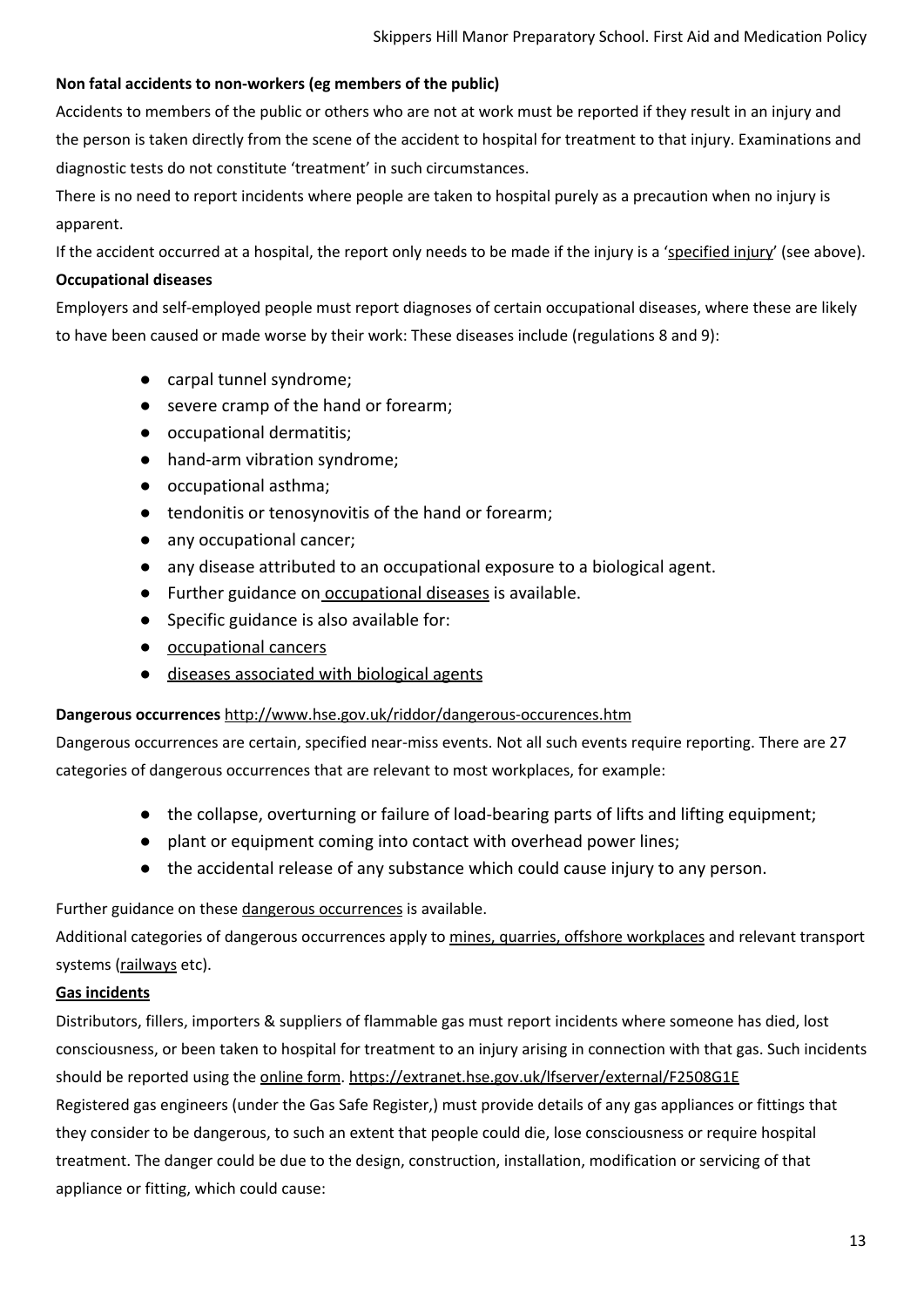- an accidental leakage of gas;
- incomplete combustion of gas or;
- inadequate removal of products of the combustion of gas.

Unsafe gas appliances and fittings should be reported using the [online](https://extranet.hse.gov.uk/lfserver/external/F2508G2E) form.

The link below takes you to this guidance

<http://www.hse.gov.uk/riddor/reportable-incidents.htm>

#### **Storage of this policy**

A copy of this policy is available on the school website and also on Google Drive and the school office.

#### <span id="page-13-0"></span>**APPENDIX 1: Guidance to staff on particular medical conditions**

#### **(i) Allergic reactions**

Symptoms and treatment of a mild allergic reaction:

- Rash
- Flushing of the skin
- Itching or irritation

<span id="page-13-1"></span>If the pupil has a care plan, follow the guidance provided and agreed by parents. Administer the prescribed dose of antihistamine to a child who displays these mild symptoms only. Make a note of the type of medication, dose given, date, and time the medication was administered. Complete and sign the appropriate medication forms, as detailed in the policy. Observe the child closely for 30 minutes to ensure symptoms subside.

#### **(ii) Anaphylaxis**

Symptoms and treatment of Anaphylaxis:

- Swollen lips, tongue, throat or face
- Nettle type rash
- Difficulty swallowing and/or a feeling of a lump in the throat
- Abdominal cramps, nausea and vomiting
- Generalised flushing of the skin
- Difficulty in breathing
- Difficulty speaking
- Sudden feeling of weakness caused by a fall in blood pressure
- Collapse and unconsciousness

<span id="page-13-2"></span>When someone develops an anaphylactic reaction the onset is usually sudden, with the following signs and symptoms of the reaction progressing rapidly, usually within a few minutes.

#### **Action to be taken**

- 1. Send someone to call for a paramedic ambulance and inform parents. Arrange to meet parents at the hospital.
- 2. Send for the named emergency box.
- 3. Reassure the pupil help is on the way.
- 4. Remove the Epi-pen from the carton and pull off the grey safety cap.
- 5. Place the black tip on the pupil's thigh at right angles to the leg (there is no need to remove clothing).
- 6. Press hard into the thigh until the auto injector mechanism functions and hold in place for 10 seconds.
- 7. Remove the Epi-pen from the thigh and note the time.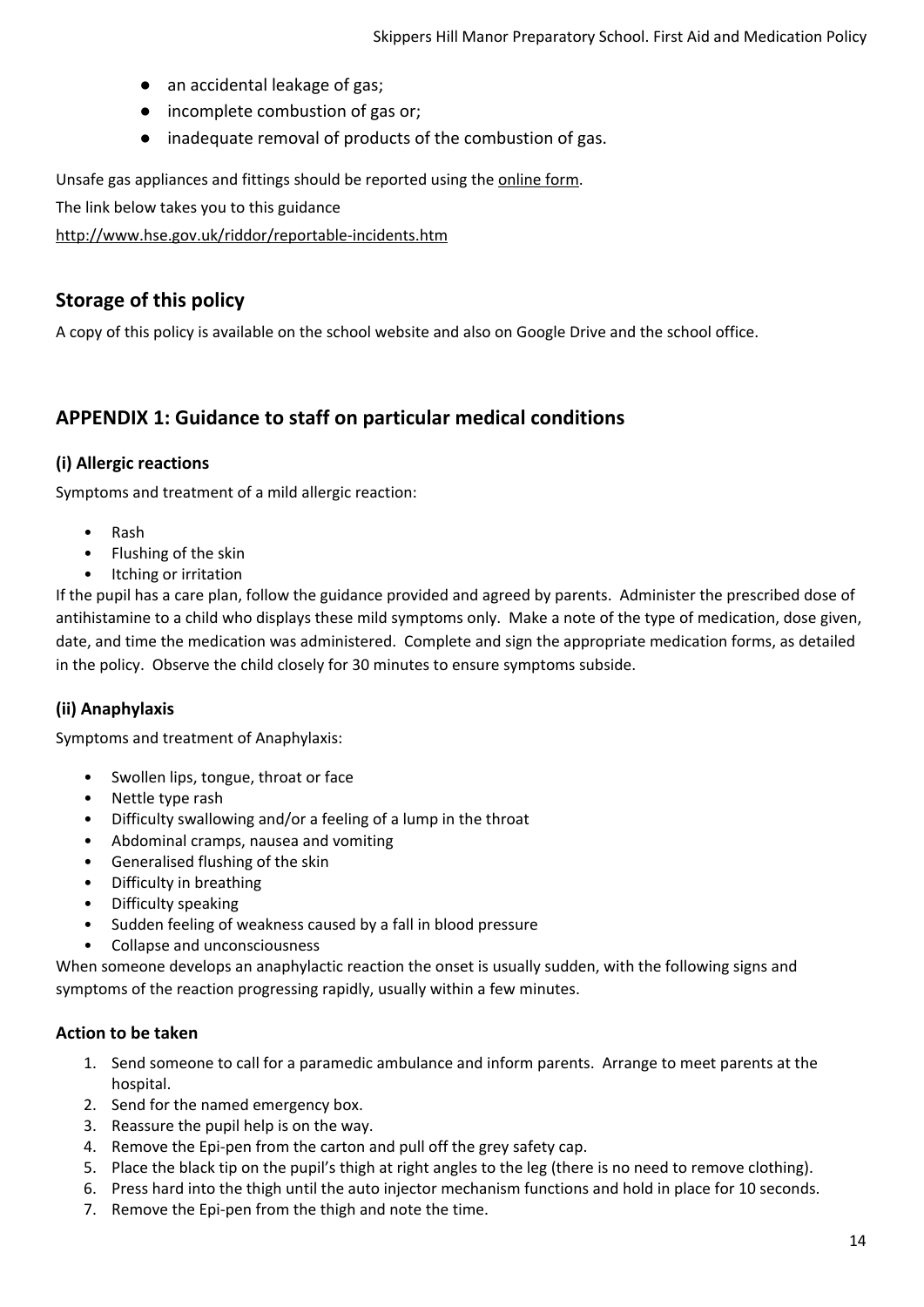- 8. Massage the injection area for several seconds.
- 9. If the pupil has collapsed lay him/her on the side in the recovery position.
- 10. Ensure the paramedic ambulance has been called.
- 11. Stay with the pupil.
- 12. Steps 4-8 maybe repeated if no improvement in 5 minutes with a second Epi-pen if you have been instructed to do so by a doctor.

**REMEMBER** Epi-pens are not a substitute for medical attention, if an anaphylactic reaction occurs and you administer the Epi-pen the pupil must be taken to hospital for further checks.

<span id="page-14-0"></span>Epi-pen treatment must only be undertaken by staff who have received specific training.

#### **(iii) Asthma management**

The school recognises that asthma is a serious but controllable condition and the school welcomes any pupil with asthma. The school ensures that all pupils with asthma can and do fully participate in all aspects of school life, including any out of school activities. Taking part in PE is an important part of school life for all pupils and pupils with asthma are encouraged to participate fully in all PE lessons. Teaching staff will be aware of any child with asthma from a list of pupils with medical conditions kept in the staff room. The school has a smoke free policy.

#### **Trigger factors**

- Change in weather conditions
- Animal fur
- Having a cold or chest infection
- Exercise
- Pollen
- Chemicals
- Air pollutants
- Emotional situations
- <span id="page-14-1"></span>• Excitement

#### **General considerations**

Pupils with asthma need immediate access to their reliever inhaler. Younger pupils will require assistance to administer their inhaler. It is the parents' responsibility to ensure that the school is provided with a named, in-date reliever inhaler, which is kept in the classroom, not locked away and always accessible to the pupil. Teaching staff should be aware of a child's trigger factors and try to avoid any situation that may cause a pupil to have an asthma attack. It is the parents' responsibility to provide a new inhaler when out of date. Pupils must be made aware of where their inhaler is kept and this medication must be taken on any out of school activities.

<span id="page-14-2"></span>As appropriate for their age and maturity, pupils are encouraged to be responsible for their reliever inhaler, which is to be brought to school and kept in a school bag to be used as required. A spare named inhaler should be brought to school and given to the class teacher for use if the pupil's inhaler is lost or forgotten.

#### **Recognising an asthma attack**

- Pupil unable to continue an activity
- Difficulty in breathing
- Chest may feel tight
- Possible wheeze
- Difficulty speaking
- Increased anxiety
- Coughing, sometimes persistently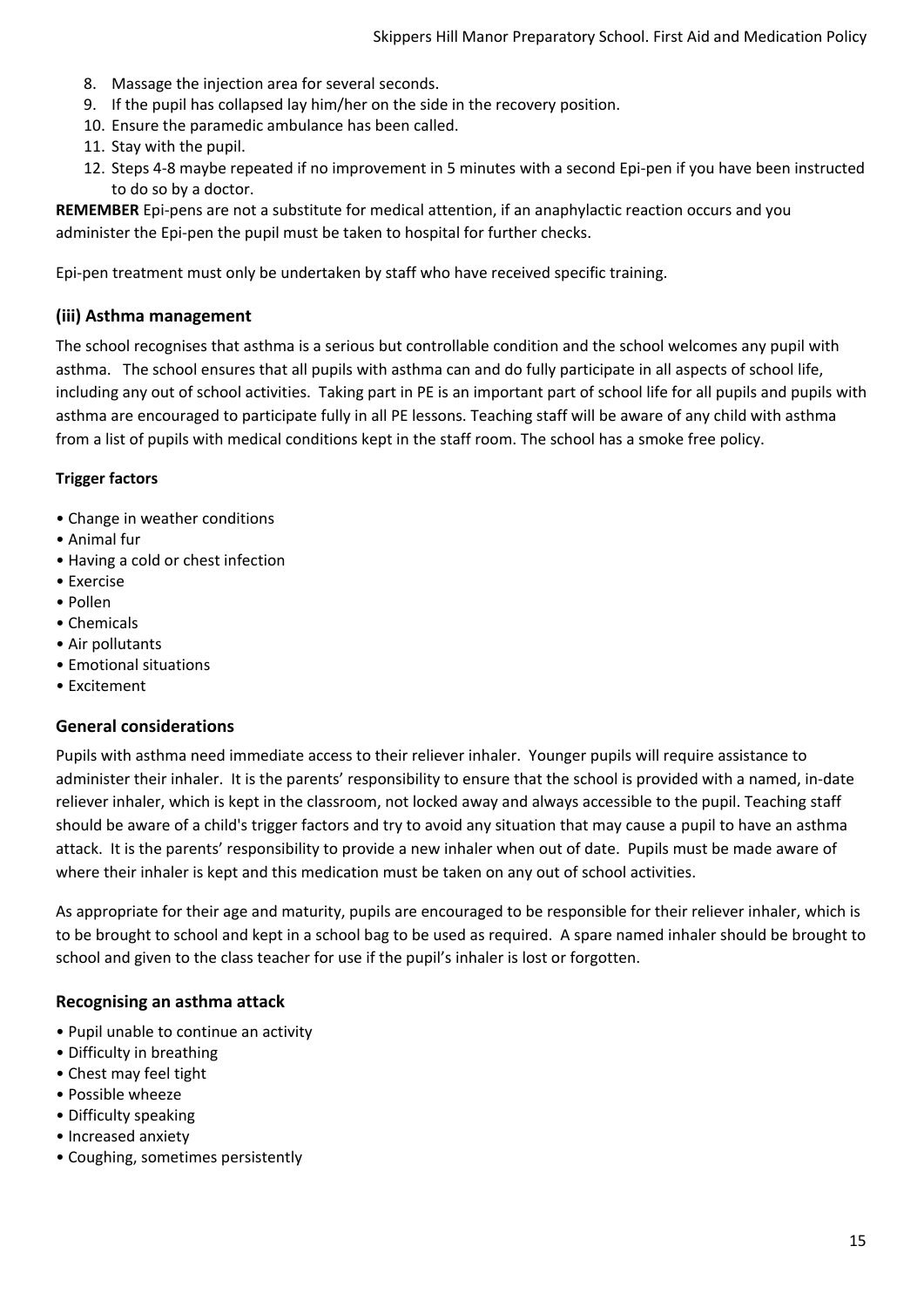#### **Action to be taken**

1. Ensure that prescribed reliever medication (usually blue) is taken promptly.

2. Reassure the pupil.

3. Encourage the pupil to adopt a position which is best for them-usually sitting upright.

4. Wait five minutes. If symptoms disappear the pupil can resume normal activities.

5. If symptoms have improved but not completely disappeared, inform parents and give another dose of their inhaler and call the Lead First Aider or a first aider if she not available.

6. Loosen any tight clothing.

7. If there is no improvement in 5-10 minutes continue to make sure the pupil takes one puff of their reliever inhaler every minute for five minutes or until symptoms improve.

- 8. Call an ambulance.
- <span id="page-15-0"></span>9. Accompany pupil to hospital and await the arrival of a parent.

#### **(iv) Diabetes management**

Pupils with diabetes can attend school and carry out the same activities as their peers but some forward planning may be necessary. Staff must be made aware of any pupil with diabetes attending school.

#### **Signs and symptoms of low blood sugar (hypoglycaemic attack)**

This happens very quickly and may be caused by: a late meal, missing snacks, insufficient carbohydrate, more exercise, warm weather, too much insulin and stress. The pupil should test his or her blood glucose levels if blood testing equipment is available.

- Pale
- Glazed eyes
- Blurred vision
- Confusion/incoherent
- Shaking
- Headache
- Change in normal behaviour-weepy/aggressive/quiet
- Agitated/drowsy/anxious
- Tingling lips
- Sweating
- Hunger
- Dizzy

#### **Action to be taken**

- 1. Follow the guidance provided in the care plan agreed by parents.
- 2. Give fast acting glucose-either 50ml glass of Lucozade or 3 glucose tablets. (Pupils should always have their glucose supplies with them. Extra supplies will be kept in emergency boxes. This will raise the blood sugar level quickly.
- 3. This must be followed after 5-10 minutes by 2 biscuits, a sandwich or a glass of milk.
- 4. Do not send the child out of your care for treatment alone.
- 5. Allow the pupil to have access to regular snacks.
- 6. Inform parents.

#### **Action to take if the pupil becomes unconscious:**

- 1. Place pupil in the recovery position and seek the help of the Lead First Aider or a first aider.
- 2. Do not attempt to give glucose via mouth as pupil may choke.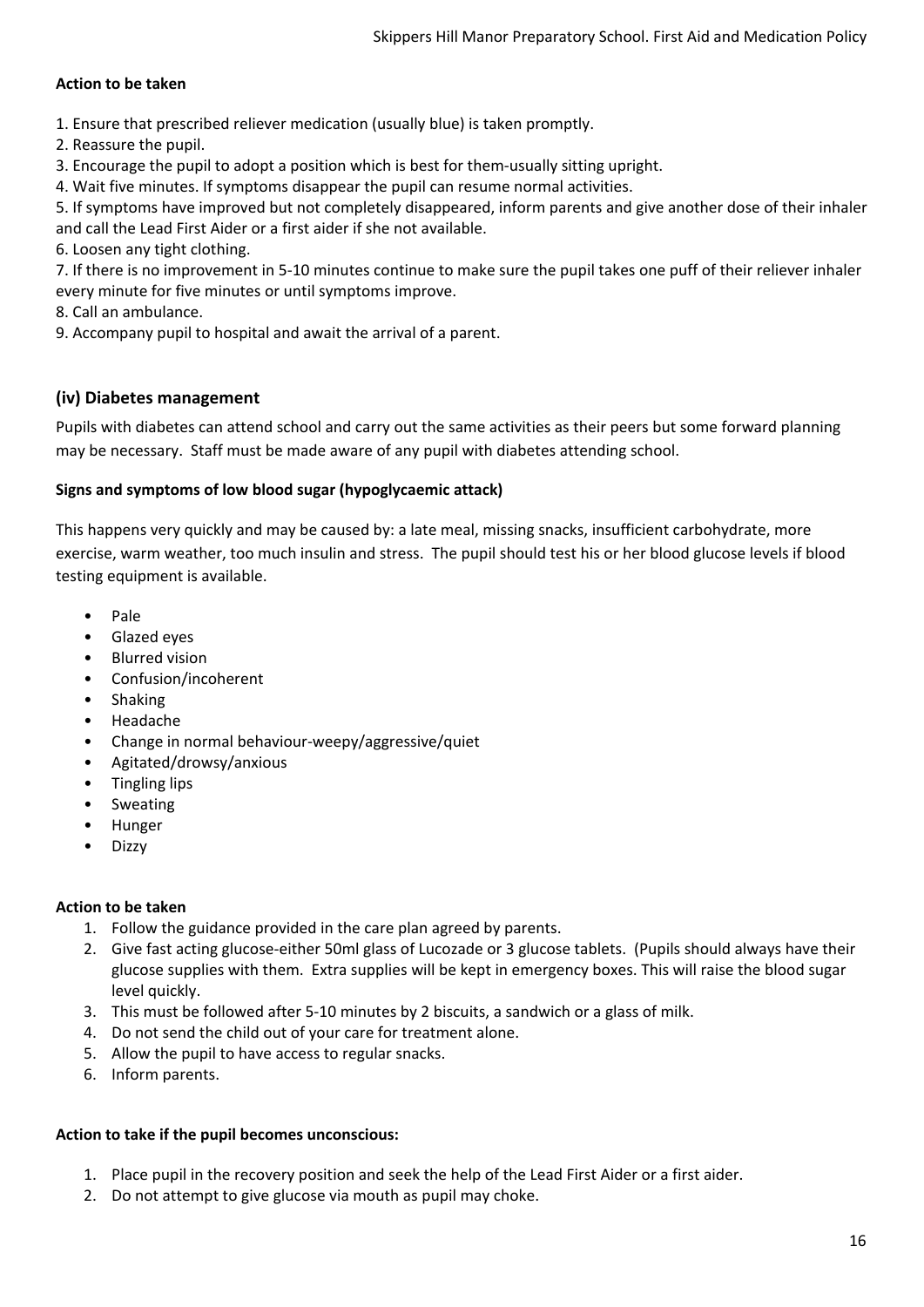- 3. Telephone 999.
- 4. Inform parents.
- 5. Accompany pupil to hospital and await the arrival of a parent.

#### **Signs and symptoms of high blood sugar (hyperglycaemic attack)**

Hyperglycaemia – develops much more slowly than hypoglycaemia but can be more serious if left untreated. It can be caused by too little insulin, eating more carbohydrate, infection, stress and less exercise than normal.

- Feeling tired and weak
- Thirst
- Passing urine more often
- Nausea and vomiting
- **Drowsy**
- Breath smelling of acetone
- Blurred vision
- Unconsciousness

#### **Action to be taken**

- 1. Inform the Lead First Aider or a first aider
- 2. Inform parents
- 3. Pupil to test blood or urine
- <span id="page-16-0"></span>4. Call 999

#### **(v) Epilepsy management**

#### **How to recognise a seizure**

There are several types of epilepsy but seizures are usually recognisable by the following symptoms:

- Pupil may appear confused and fall to the ground.
- Slow noisy breathing.
- Possible blue colouring around the mouth returning to normal as breathing returns to normal.
- Rigid muscle spasms.
- Twitching of one or more limbs or face
- Possible incontinence.

A pupil diagnosed with epilepsy will have an emergency care plan

#### **Action to be taken**

- 1. Send for an ambulance;
- 2. if this is a pupil's first seizure,
- 3. if a pupil known to have epilepsy has a seizure lasting for more than five minutes or
- 4. if an injury occurs.
- 5. 2. Seek the help of the Lead First Aider or a first aider.
- 6. 3. Help the pupil to the floor.
- 5. Do not try to stop seizure.
- 6. Do not put anything into the mouth of the pupil.
- 7. Move any other pupils away and maintain pupil's dignity.
- 8. Protect the pupil from any danger.
- 9. As the seizure subsides, gently place them in the recovery position to maintain the airway.
- 10. Allow patient to rest as necessary.
- 11. Inform parents.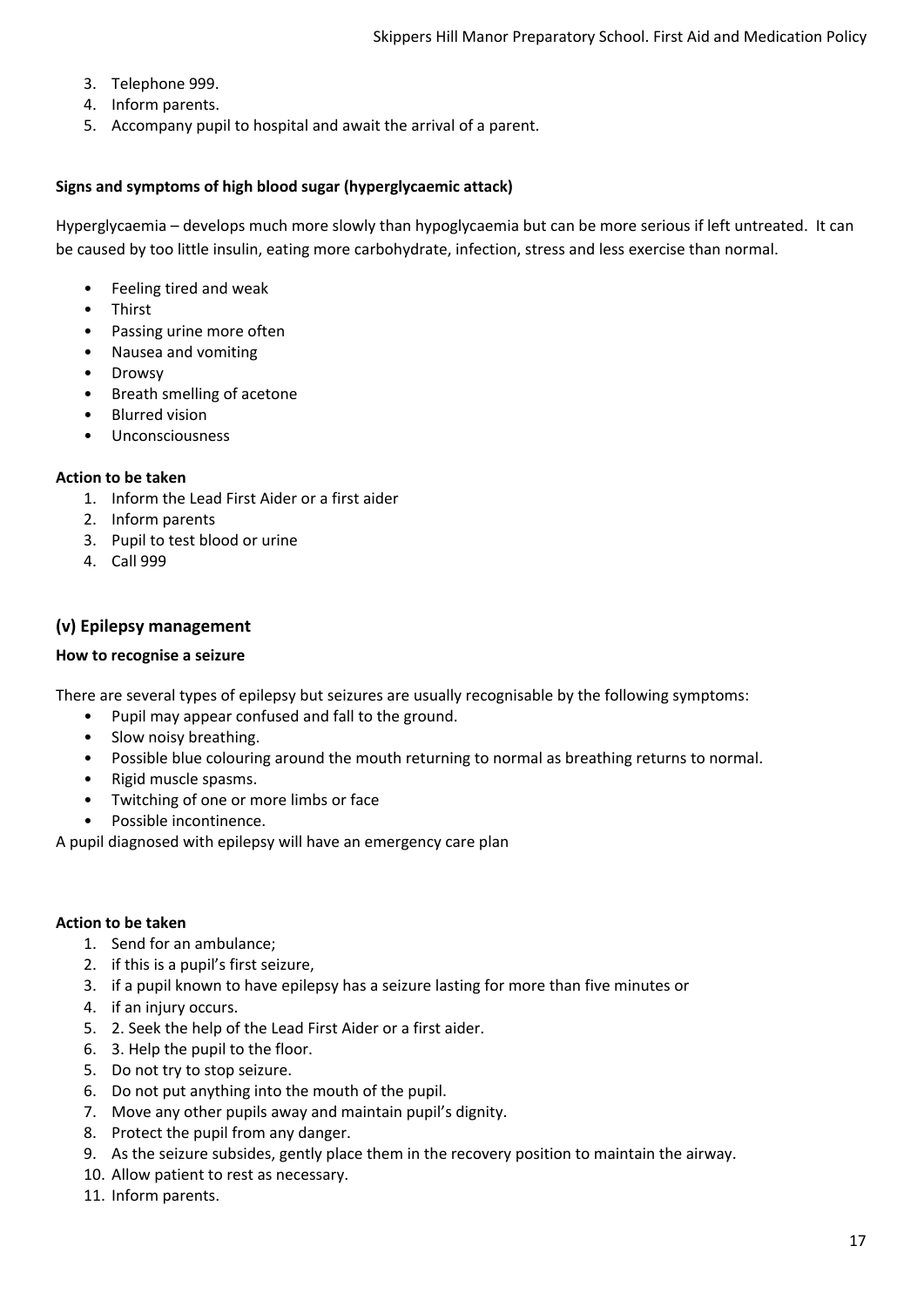- 12. Call 999 if you are concerned.
- 13. Describe the event and its duration to the paramedic team on arrival.
- 14. Reassure other pupils and staff.
- 15. Accompany pupil to hospital and await the arrival of a parent.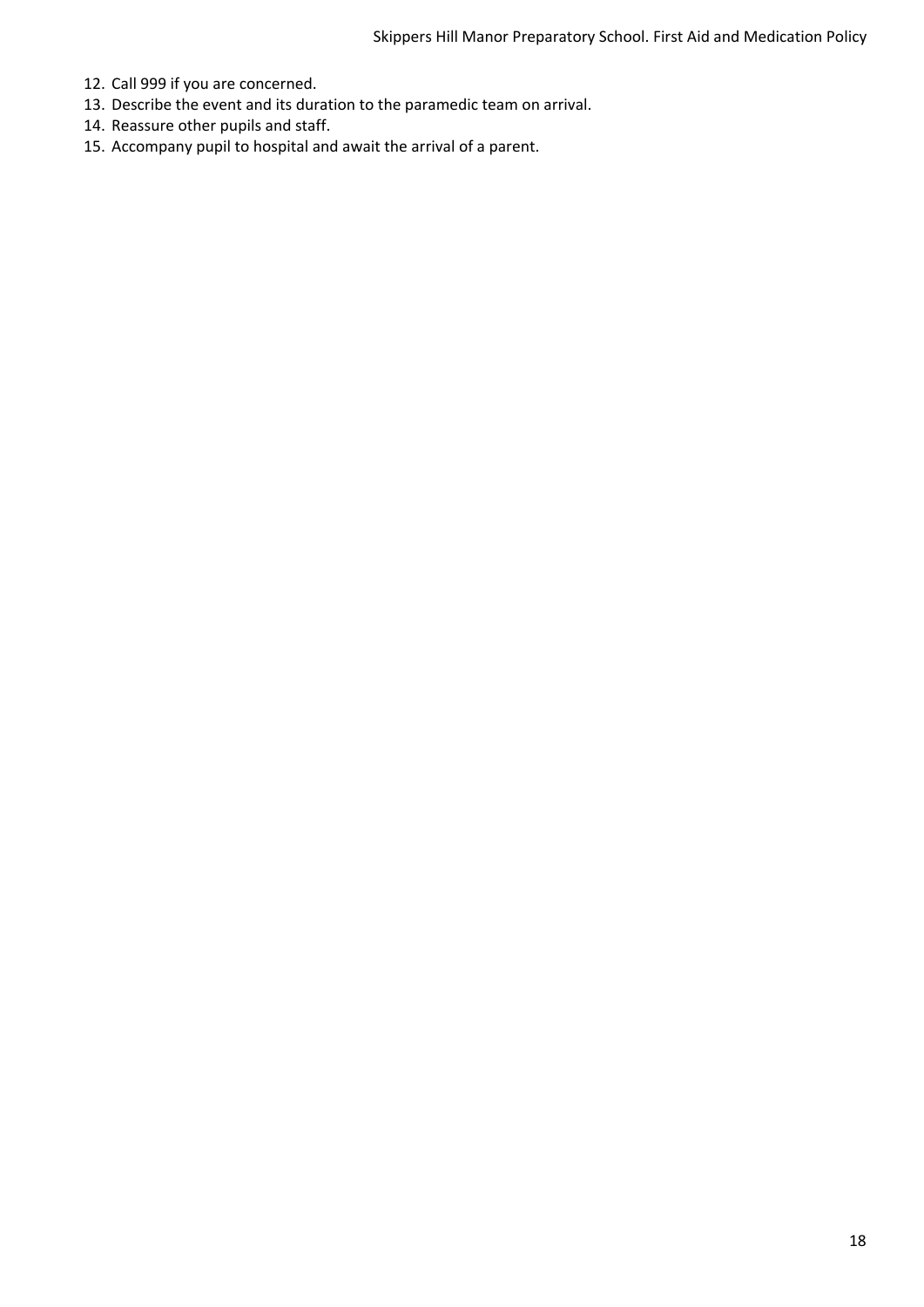# **Appendix 2: Sample Risk Assessment for the use of an emergency Epi-pen**

| <b>SIGNIFICANT ISSUE</b>                                                                     | <b>HOW TO MANAGE IT</b>                                                                                                                                                                                                                                                                                                                                                                                                                       |                | <b>WHO TO BE INFORMED</b> |                 |
|----------------------------------------------------------------------------------------------|-----------------------------------------------------------------------------------------------------------------------------------------------------------------------------------------------------------------------------------------------------------------------------------------------------------------------------------------------------------------------------------------------------------------------------------------------|----------------|---------------------------|-----------------|
|                                                                                              |                                                                                                                                                                                                                                                                                                                                                                                                                                               | <b>Parents</b> | <b>Staff</b>              | <b>Students</b> |
| Lack of awareness - staff<br>know<br>don't<br>how<br>to<br>administer<br>emergency<br>epipen | Administration of medicines policy<br>$\bullet$<br>is explained to staff at induction. Staff are<br>also<br>invited<br>practice<br>following<br>to<br>demonstration with the training epipen on<br>a regular basis with the school nurse<br>Healthcare<br>plans<br>shared<br>with<br>relevant staff<br>Health issues of pupils are identified<br>on iSAMS under the red medical flag                                                          | *              | *                         | $\ast$          |
| Medication given in error                                                                    | Medical needs of children are<br>D<br>identified in the medical questionnaire<br>when they join the school. Children<br>diagnosed with anaphylaxis are made<br>known to staff, and their individual care<br>plans are shared.<br>Signs and symptoms of anaphylaxis<br>clearly explained<br>Procedure for checking medication<br>is carried out - name of child, medication<br>to be given and expiry date verified prior<br>to administration | *              | *                         | *               |
| Emergency medication is<br>not locked away                                                   | Emergency medication is stored in a<br>sealable 'emergency use only' allergy<br>response kit at a height, in the medical<br>room                                                                                                                                                                                                                                                                                                              | *              | *                         |                 |
| Medication given is out<br>of date                                                           | Medication expiry date is regularly<br>checked by the school nurses, and<br>replaced as necessary                                                                                                                                                                                                                                                                                                                                             | *              | *                         |                 |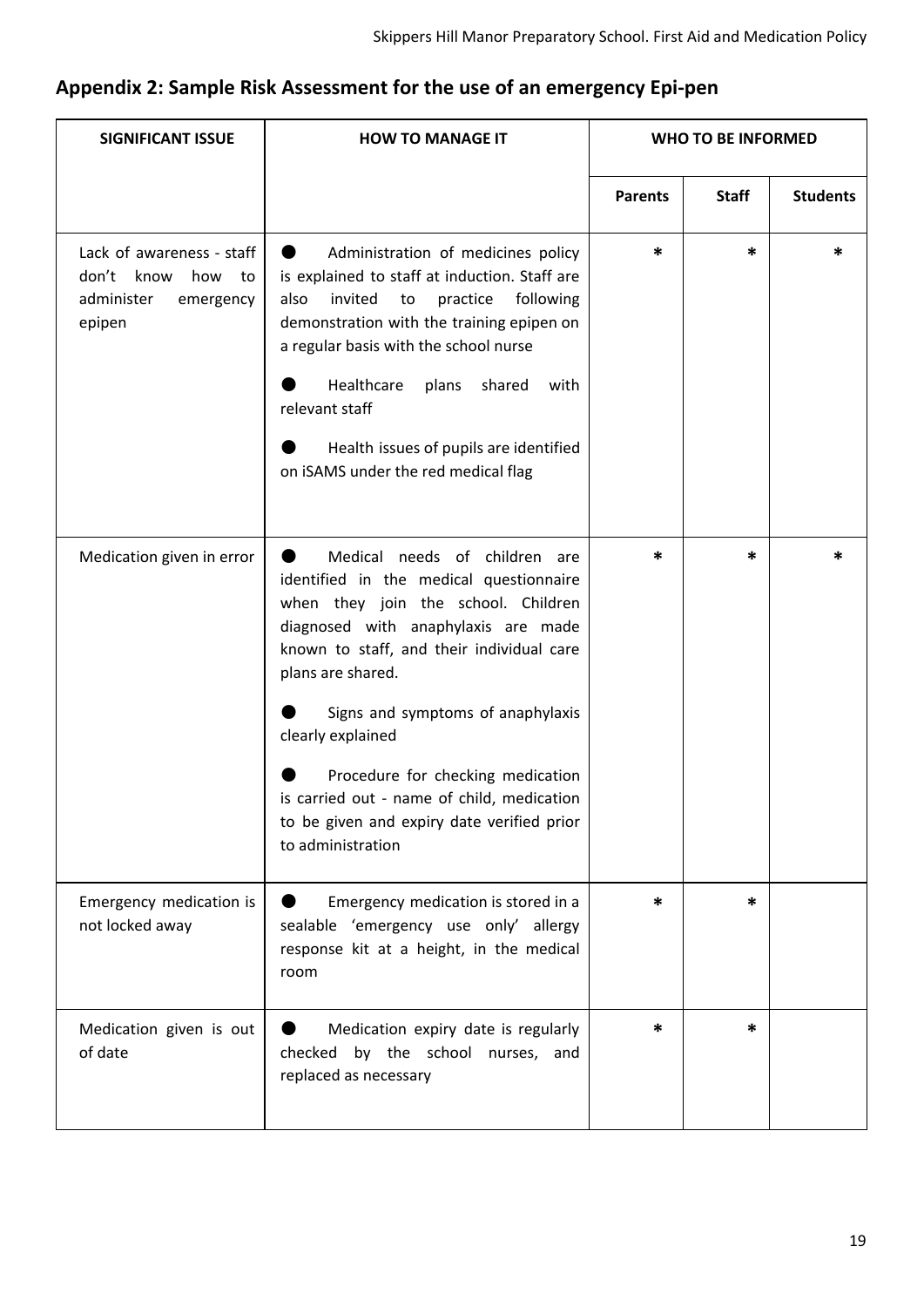| Lack of consent                                           | Written consent is required by<br>parents of children who have anaphylaxis<br>for use of an emergency epipen                                                                                                                                    | *      | *      |   |
|-----------------------------------------------------------|-------------------------------------------------------------------------------------------------------------------------------------------------------------------------------------------------------------------------------------------------|--------|--------|---|
| School<br>of<br>unaware<br>medical condition              | A process is in place for identifying a<br>child who has anaphylaxis, that requires<br>monitoring in school with the with Health<br>Conditions questionnaire                                                                                    | *      | *      | * |
| No healthcare plan in<br>place                            | A health care plan must be devised<br>when<br>anaphylaxis<br>diagnosed,<br>is<br><i>in</i><br>conjunction with appropriate medical<br>practitioner, parents / guardian and School<br>Nurse using standard forms provided by<br>school/hospital. | *      | *      |   |
| No record of emergency<br>epipen<br>being<br>administered | 'Administration of Medicines' form<br>to be used when medication is given,<br>which includes information such as parent<br>consent and record of prescribed medicine<br>given. An ambulance is called for when the<br>emergency epipen is used. | *      | $\ast$ | * |
| Medication not disposed<br>of responsibly                 | The emergency epipen used is<br>stored safely out of the way whilst dealing<br>with the child, and then passed on to the<br>emergency services when they arrive.                                                                                | $\ast$ | *      |   |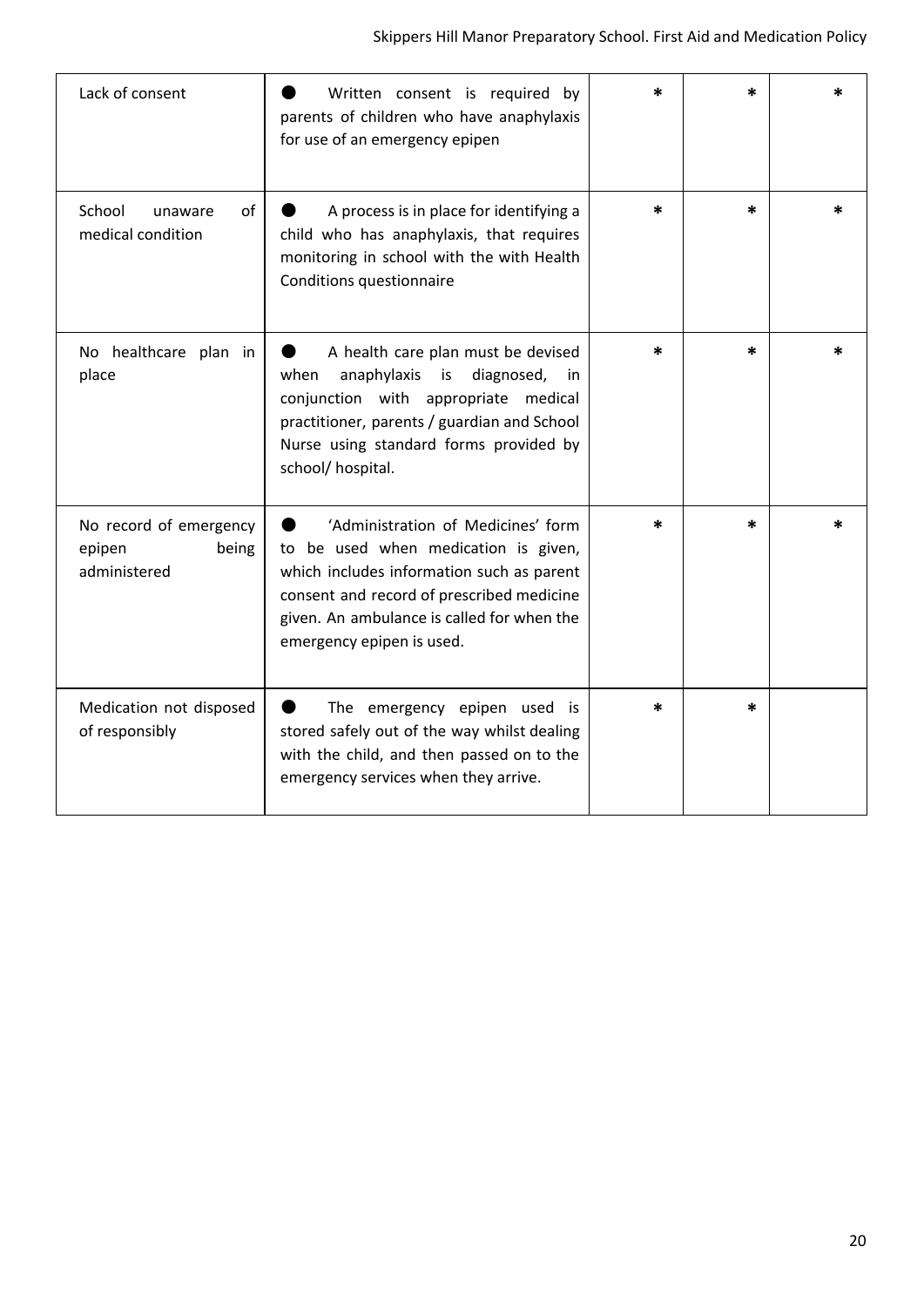## **Appendix 3 NEEDLESTICK INJURIES**

If there is any accidental injury to the person administering medicine via an injection by way of puncturing the skin with an exposed needle, then the following action must be taken:

- Bleed the puncture site
- Rinse the wound under running water for a few minutes
- Dry and cover the site with a plaster
- Seek medical advice immediately
- You may be advised to attend Accident and Emergency for a blood test
- Information on how the injury occurred will be required
- Details of the third party involved will be required

○ If the third party is a pupil, then the parents must be made aware that their child's details will have to be given to the medical team who are caring for the injured party.

○ This all needs to be undertaken with the full permission of the Head

An accident form must be completed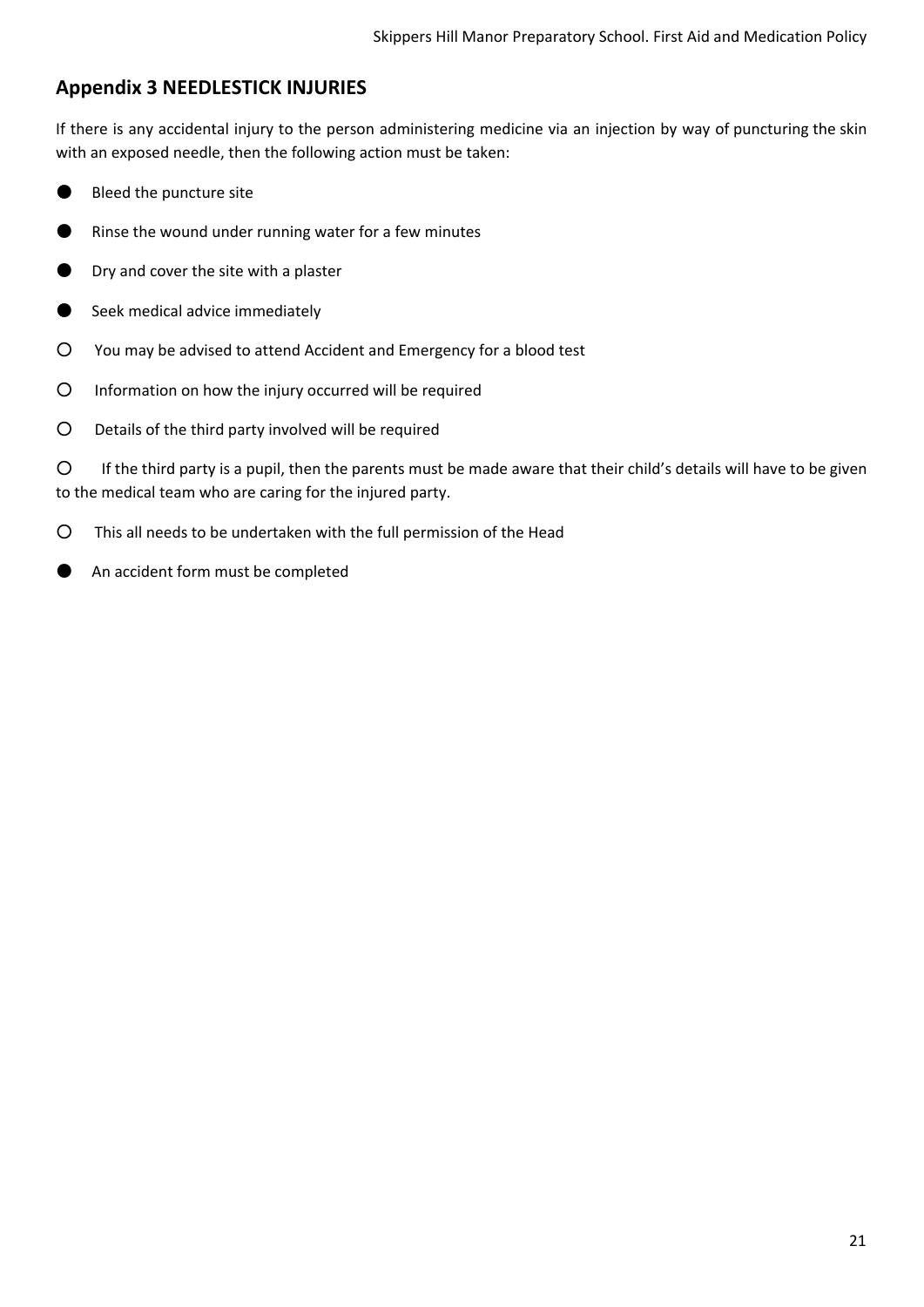## **Appendix 4 HEAD INJURY POLICY**

#### **1. Introduction**

The school's Head Injury Policy has been written in accordance with NICE clinical guidelines, World Rugby Concussion Guidance and England Rugby Club Concussion - Headcase Resources. It has been approved by the Lead First Aider. Since the majority of head injuries in the EYFS are minor, the staff will manage these incidences themselves and seek advice from the school nurse/lead first aider if necessary who will instigate the head injury policy if required.

#### **2. Background**

A head injury is defined as any trauma to the head excluding superficial injuries to the face. Fortunately, the majority of head injuries within school are minor and can be managed at school or at home. However, some can be more severe and it is important that a child is assessed and treated accordingly. The risk of brain injury can depend on the force and speed of the impact and complications such as swelling, bruising or bleeding can occur within the brain itself or the skull.

Concussion is defined as a traumatic brain injury resulting in the disturbance of brain function. There are many symptoms but the most common ones are dizziness, headache, memory disturbance or balance problems. Concussion is caused by either a direct blow to the head or blows to other parts of the body resulting in a rapid movement of the head e.g. whiplash.

It is also important to note that a repeat injury to the head after a recent previous concussion can have serious implications.

#### **3. Process for managing a suspected head injury**

All head injuries that occur on the school site must be referred to the Lead First Aider, if on site, for immediate assessment. The exception for this is if the pupil needs urgent medical attention, at which point the Emergency Services should be called first prior to calling the nurse/lead first aider. If there is not a nurse on site, the pupil must be assessed and monitored for at least one hour by a qualified First Aider and referred for medical review as per the guidelines in this document. If in doubt, the First Aider should call NHS 111 for advice or 999.

If after one hour the pupil is symptom free, he/she can return to lessons but must be kept under observation for the remainder of that day. This applies even if the pupil feels it is unnecessary. As concussion typically presents in the first 24-48 hours following a head injury, it is important that the pupil is monitored and assessed as above.

#### **4. Recognising Concussion**

One or more of the following signs clearly indicate a concussion:

- **Seizures**
- Loss of consciousness  $-$  suspected or confirmed
- Unsteady on feet or balance problems or falling over or poor co-ordination
- **Confused**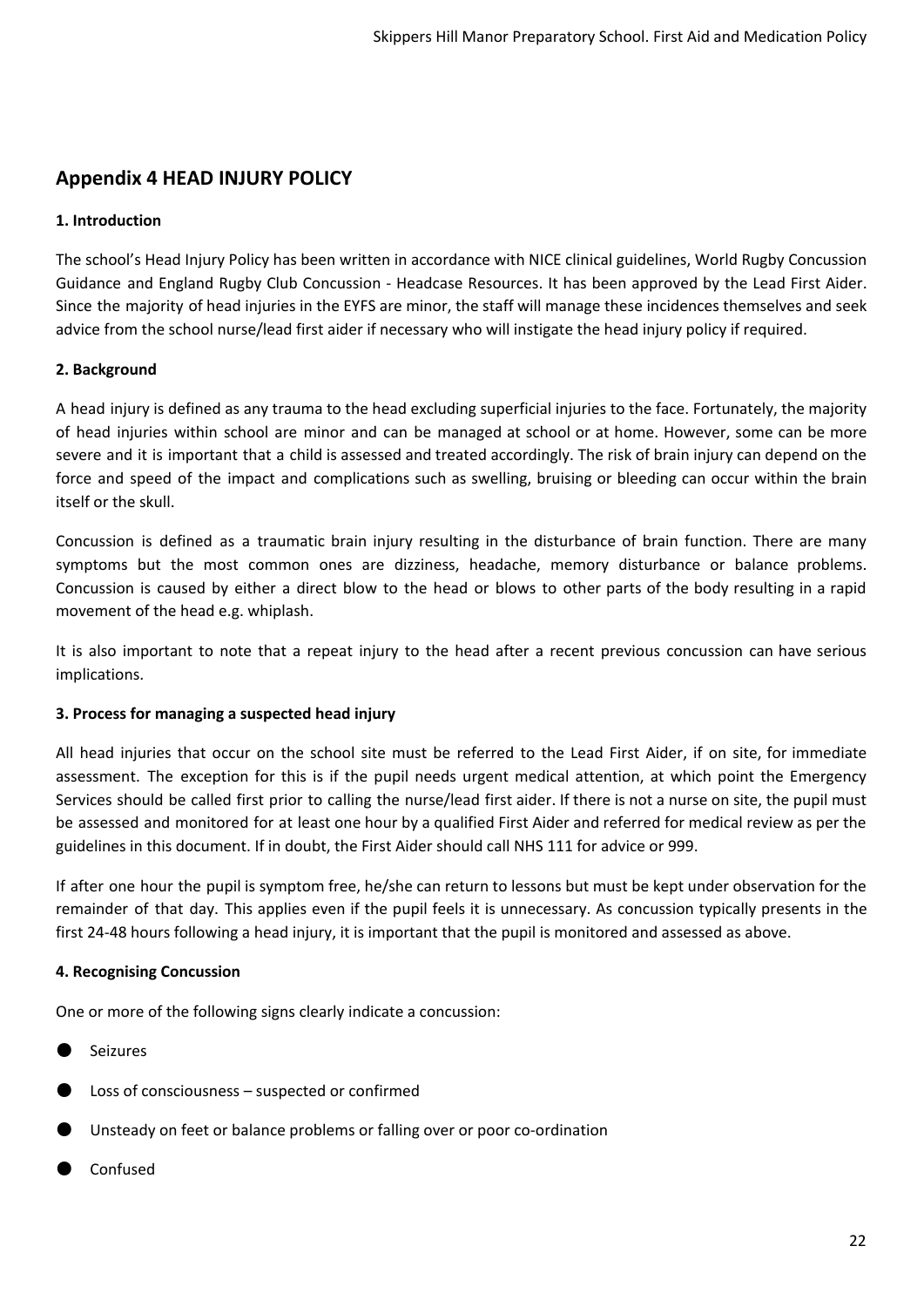- Disorientated not aware of where they are or who they are or the time of day
- Dazed, blank or vacant look
- Behavioural changes e.g. more emotional or more irritable

One or more of the following may suggest a concussion:

- Lying motionless on the ground
- Slow to get up off the ground
- Grabbing or clutching their head
- Injury event that could possibly cause concussion

IF A PUPIL IS PLAYING SPORTS AND HAS SUFFERED A HEAD INJURY AND/OR IS SHOWING SIGNS OF CONCUSSION, HE/SHE SHOULD IMMEDIATELY BE REMOVED FROM TRAINING/PLAY FOR THE REST OF THE LESSON.

#### **5. Emergency Management**

The following signs may indicate a medical emergency and an ambulance should be called immediately:

- Rapid deterioration of neurological function
- Decreasing level of consciousness
- Decrease or irregularity of breathing

Any signs or symptoms of neck, spine or skull fracture or bleeding for example bleeding from one or both ears, clear fluid running from ears or nose, black eye with no obvious cause, new deafness in one or more ear, bruising behind one or more ear, visible trauma to skull or scalp, penetrating injury signs

- Seizure activity
- Any pupil with a witnessed prolonged loss of consciousness and who is not stable (i.e. condition is worsening)

#### **6. Referral to Hospital**

The Lead First Aider, or in their absence, a qualified First Aider, should refer any pupil who has sustained a head injury to a hospital emergency department, using the Ambulance Service if deemed necessary, if any of the following are present:

Glasgow Coma Scale (GCS) score of less than 15 on initial assessment.

Any loss of consciousness as a result of the injury.

Any focal neurological deficit - problems restricted to a particular part of the body or a particular activity, for example, difficulties with understanding, speaking, reading or writing; decreased sensation; loss of balance; general weakness; visual changes; abnormal reflexes; and problems walking since the injury.

Amnesia for events before or after the injury (assessment of amnesia will not be possible in preverbal children and unlikely to be possible in children aged under 5).

Persistent headache since the injury.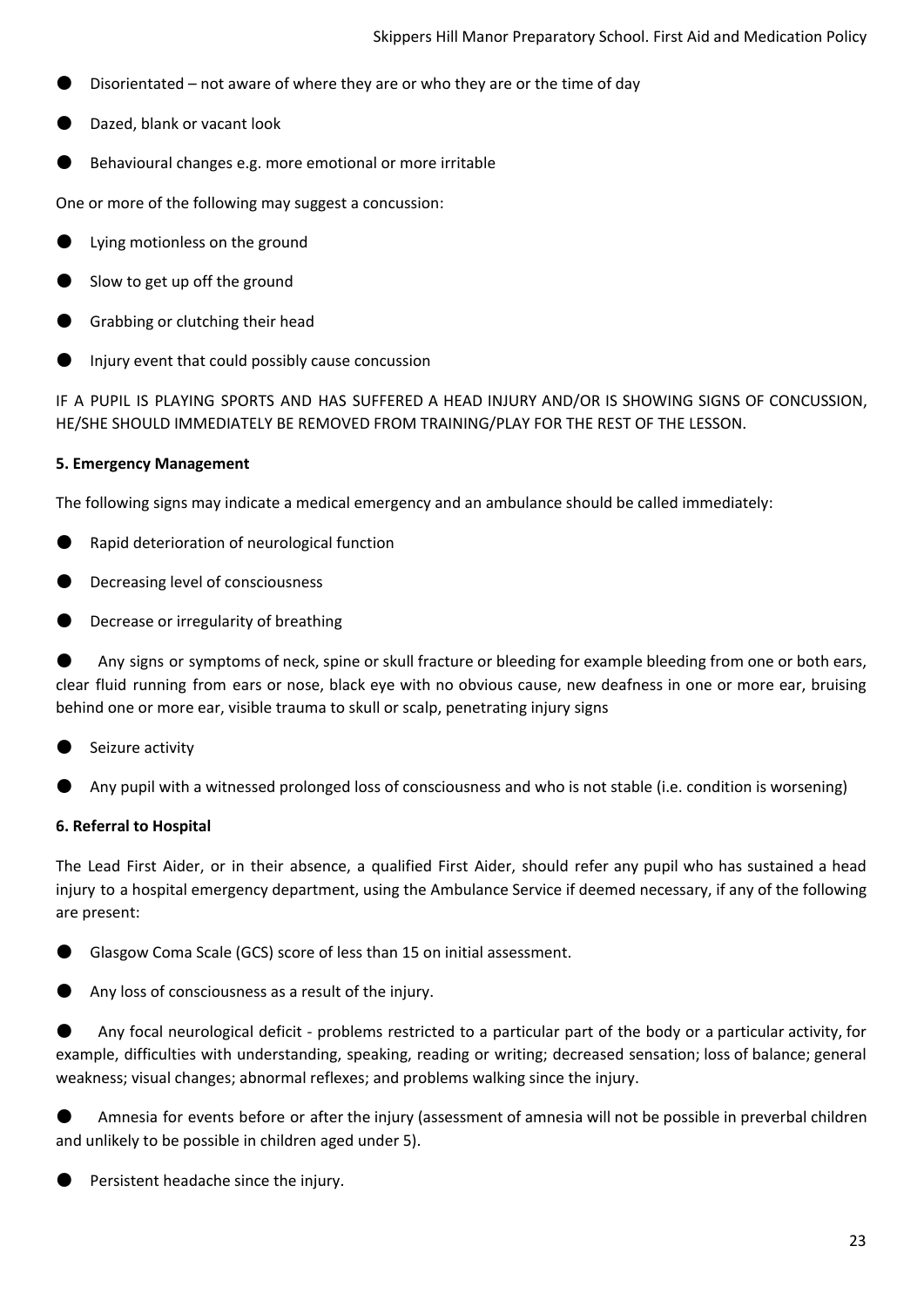- Any vomiting episodes since the injury.
- Any seizure since the injury.
- Any previous brain surgery.

A high-energy head injury. For example, pedestrian struck by motor vehicle, occupant ejected from motor vehicle, fall from a height of greater than 1 metre or more than 5 stairs, diving accident, high-speed motor vehicle collision, rollover motor accident, accident involving motorised recreational vehicles, bicycle collision, or any other potentially high-energy mechanism.

- Any history of bleeding or clotting disorders.
- Current anticoagulant therapy such as warfarin.
- Current drug or alcohol intoxication.

There are any safeguarding concerns (for example, possible non-accidental injury or a vulnerable person is affected).

Continuing concern by the professional about the diagnosis.

In the absence of any of the risk factors above, consider referral to an emergency department if any of the following factors are present, depending on judgement of severity:

- Irritability or altered behaviour, particularly in infants and children aged under 5 years.
- Visible trauma to the head not covered above but still of concern to the healthcare professional.
- No one is able to observe the injured person at home.
- Continuing concern by the injured person or their family/guardian about the diagnosis.

It is the responsibility of the parent/guardian to take the pupil to the nearest Emergency Department if it is recommended by the Lead First Aider. The policy for taking pupils to hospital should be referred to in First Aid Policy, with reference also to the safeguarding policy.

#### **7. Questions to ask the pupil to determine issues with memory.**

If they fail to answer correctly any of these questions, there is a strong suspicion of concussion

"Where are we now?"

"Is it before or after lunch?"

"What was your last lesson?"

"What is your Form Tutor's name?"

"What Form are you in?"

#### **8. DO's and DON'Ts**

Subject to parental consent and any allergies, the pupil may be given Paracetamol but must not be given Ibuprofen or Aspirin as these can cause the injury to bleed.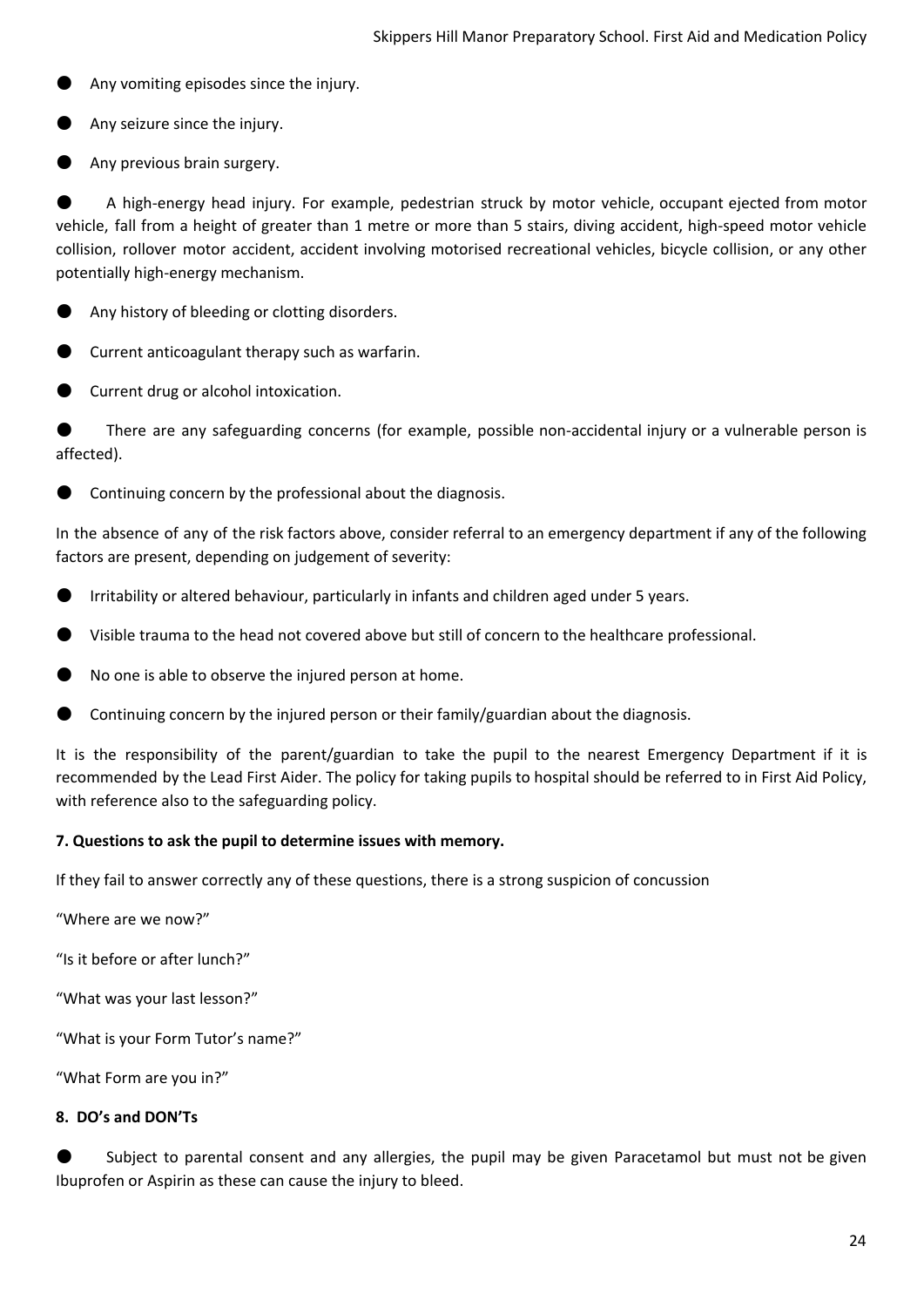If he/she is vomiting or at risk of vomiting DO NOT give him/her anything to eat or drink until completely recovered

Unless there are injuries elsewhere, monitor the pupil in a semi upright position so that the head is at least at a 30-degree angle if lying down.

DO apply a covered instant cold pack to the injured area for 15-20 minutes UNLESS the area has an open wound.

#### **9. Head Injury Notifications**

The person supervising the pupil at the time is responsible for contacting:

- The Lead First aider
- The pupil's parents/carers
- The Pupil's Form Tutor
- The School Office if an ambulance is called
- The Headteacher if pupil is taken to hospital

If the head injury is minor and the pupil stays at school, the parent/carers should be informed by the Lead first aider or the responsible adult and a Head Injury Letter given to take home (Appendix 4A) and the pupil monitored for potential deterioration of symptoms.

#### **10. Returning to school and sporting activities following a head injury and/or concussion**

For minor head injuries, the pupil can return to school once they have recovered. If the pupil has a diagnosed concussion, the symptoms of concussion can persist for several days or weeks after the event therefore returning to school should be agreed with the parents/carers, the Lead First Aider and the pupil's doctor.

For return to exercise and sporting activities within school for pupils with concussion, the school follows the Rugby Union's Graduated Return to Play Pathway (RFU 2016) (Appendix 4B). This requires an initial minimum two weeks' rest (including 24 hours complete physical and cognitive rest) and they can then progress to Stage 2 only if they are symptom free for at least 48 hours, have returned to normal academic performance and have been cleared by the pupil's doctor or the School Nurse/Lead First Aider. This pathway must be adhered to regardless of the pupil/parents/carers views. The reason for this is a repeat head injury could have serious consequences to the pupil during this time.

The pupil can then progress through each stage as long as no symptoms or signs of concussion return. If any symptoms occur, they must be seen by a doctor before returning to the previous stage after a minimum 48-hour period of rest with no symptoms.

On completion of stage 4, in order for a pupil to return to full contact practice, he/she must be cleared by his/her Doctor or approved Healthcare Professional. This can be the School Nurse.

A School Graduated Return to Play Pupil Progress Sheet has been developed in order to monitor and communicate the pupil's progress and this outlines the 5 stages of the GRTP pathway to follow (Appendix 4C). It should be completed by the PE staff members or Lead First Aider in conjunction with the pupil's parents/guardian. It is the parent/guardian's responsibility to inform the pupil's external sports clubs if the child has sustained a head injury and/or concussion.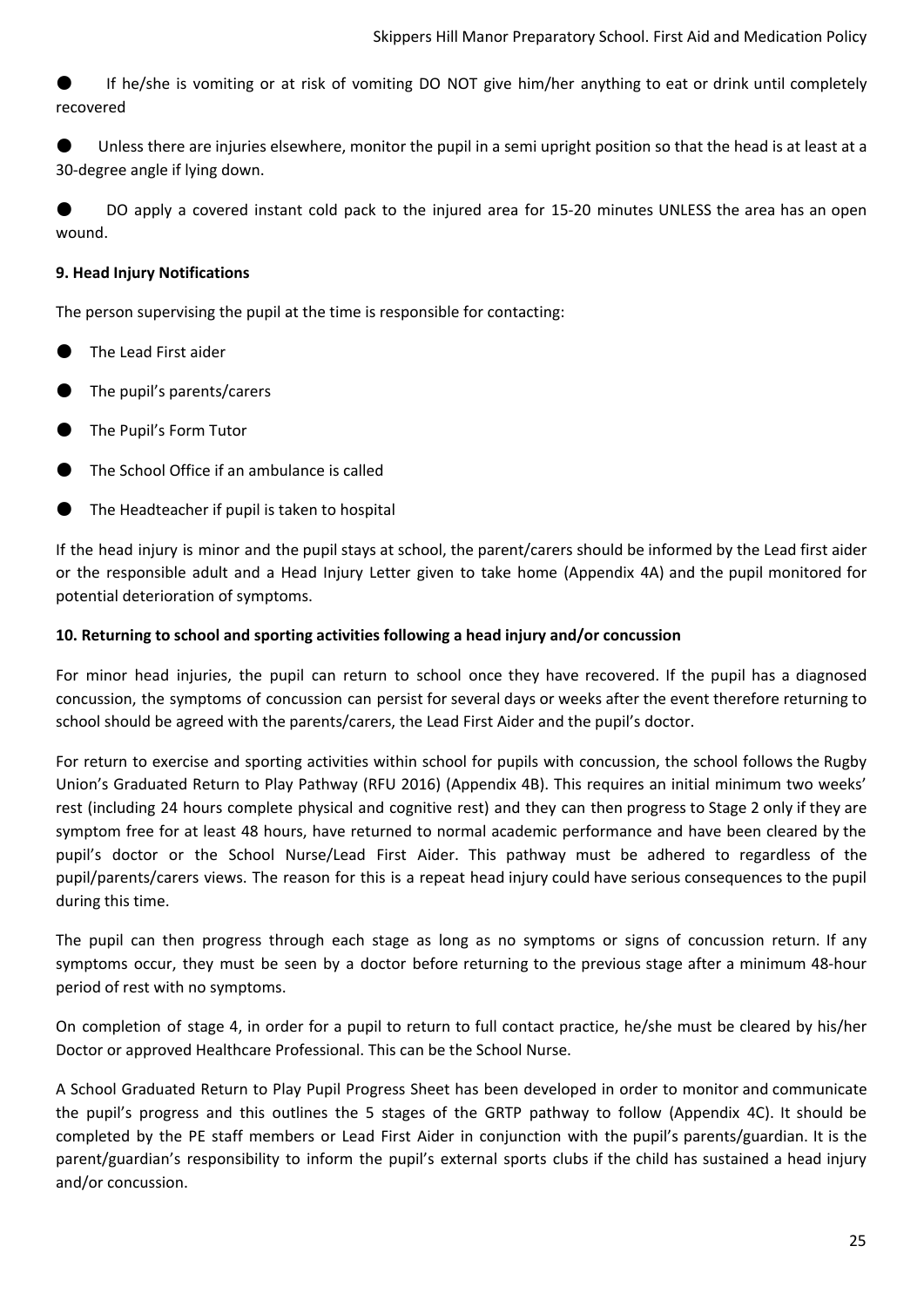For ease of reference, the following sporting activities will not be permitted until Stage 5 of the GRTP:

Rugby Football Cricket

Basketball **Netball** Netball Rounders

Pupils may still attend Games lessons but an alternative role will be found for them during the session.

#### **11. Reporting**

An accident form will be completed by the witness to the event, first aider or School Nurse. If the incident requires reporting to RIDDOR this will be actioned by theLead First Aider.

#### **12. References**

*Concussion – Headcase Resources* England Rugby, available online at:

<http://www.englandrugby.com/my-rugby/players/player-health/concussionheadcase/resources/>

*Head injury: assessment and early management* National Institute for Health and Care Excellence (NICE Guidelines CG176 January 2014 Last updated June 2017), available online at: <https://www.nice.org.uk/guidance/cg176>

*World Rugby Concussion Guidance* World Rugby Player Welfare, available online at: <http://www.irbplayerwelfare.com/concussion>

*NHS Head Injury and Concussion*, available online at[:](https://www.nhs.uk/conditions/minor-head-injury/) <https://www.nhs.uk/conditions/minor-head-injury/>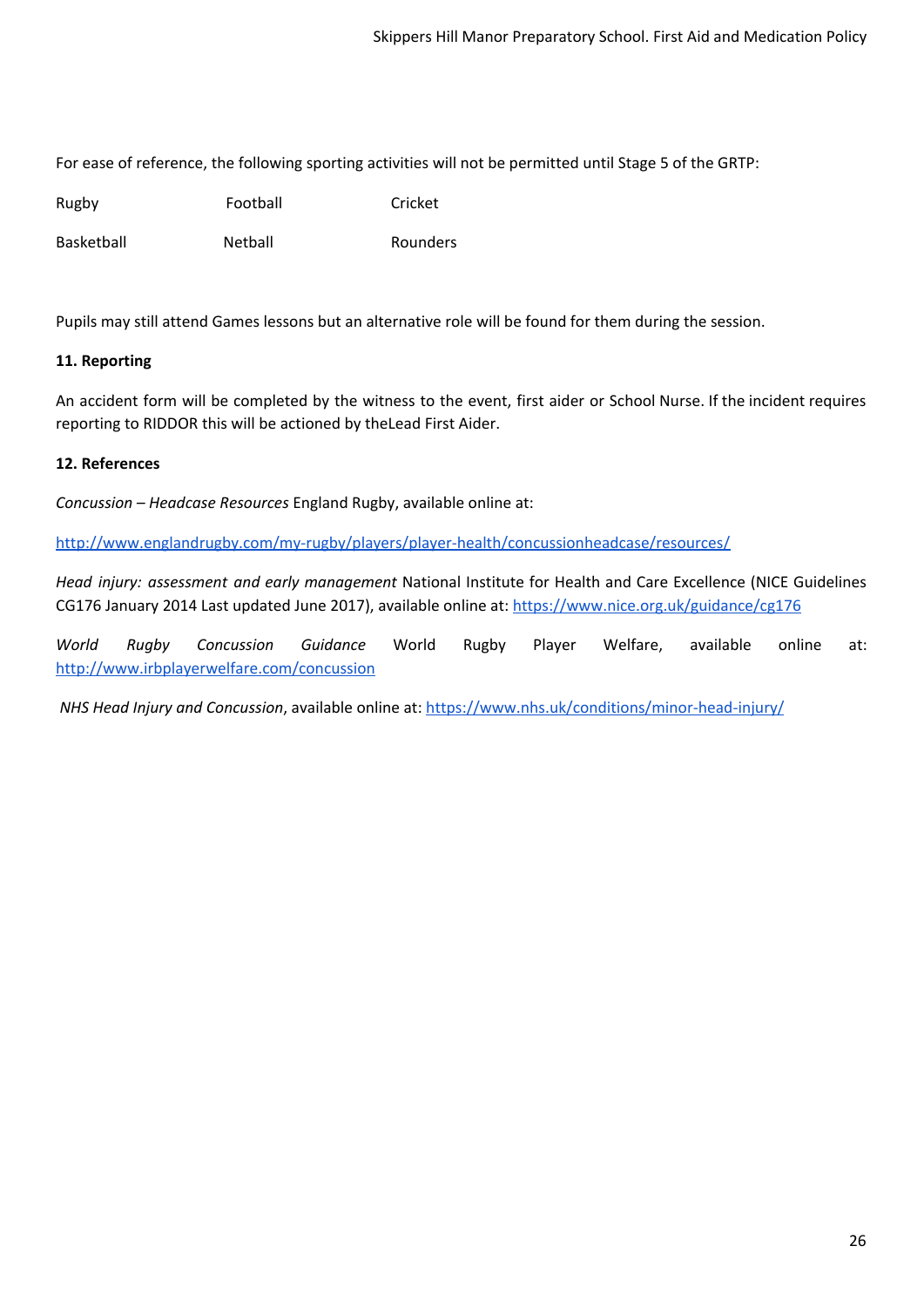# **Appendix 4A - Sample Head Injury Letter**

Date:

Dear Parent/Carer

We wish to inform you that **Example 20** banged his/her head at approximately am/pm today. He/she was checked and treated, and has been under supervision since. If any of the following symptoms appear within the next few days it is advised that you seek immediate medical advice.

unconsciousness, or lack of full consciousness (for example, problems keeping eyes open) drowsiness (feeling sleepy) that goes on for longer than 1 hour when they would normally be wide awake

- difficulty waking your child up
- problems understanding or speaking
- loss of balance or problems walking
- weakness in one or more arms or legs
- problems with their eyesight e.g. blurred vision/dilated pupils
- painful headache that won't go away
- vomiting (being sick)
- seizures (also known as convulsions or fits)
- clear fluid coming out of their ear or nose
- bleeding from one or both ears.

He/she may experience a mild headache and some nausea which should go away within the next few days. If it doesn't then please take your child to see your doctor. If he/she is feeling unwell, we suggest that he/she doesn't return to school until fully recovered.

If you have any queries please do not hesitate to contact us

Yours Faithfully

Mark Hammond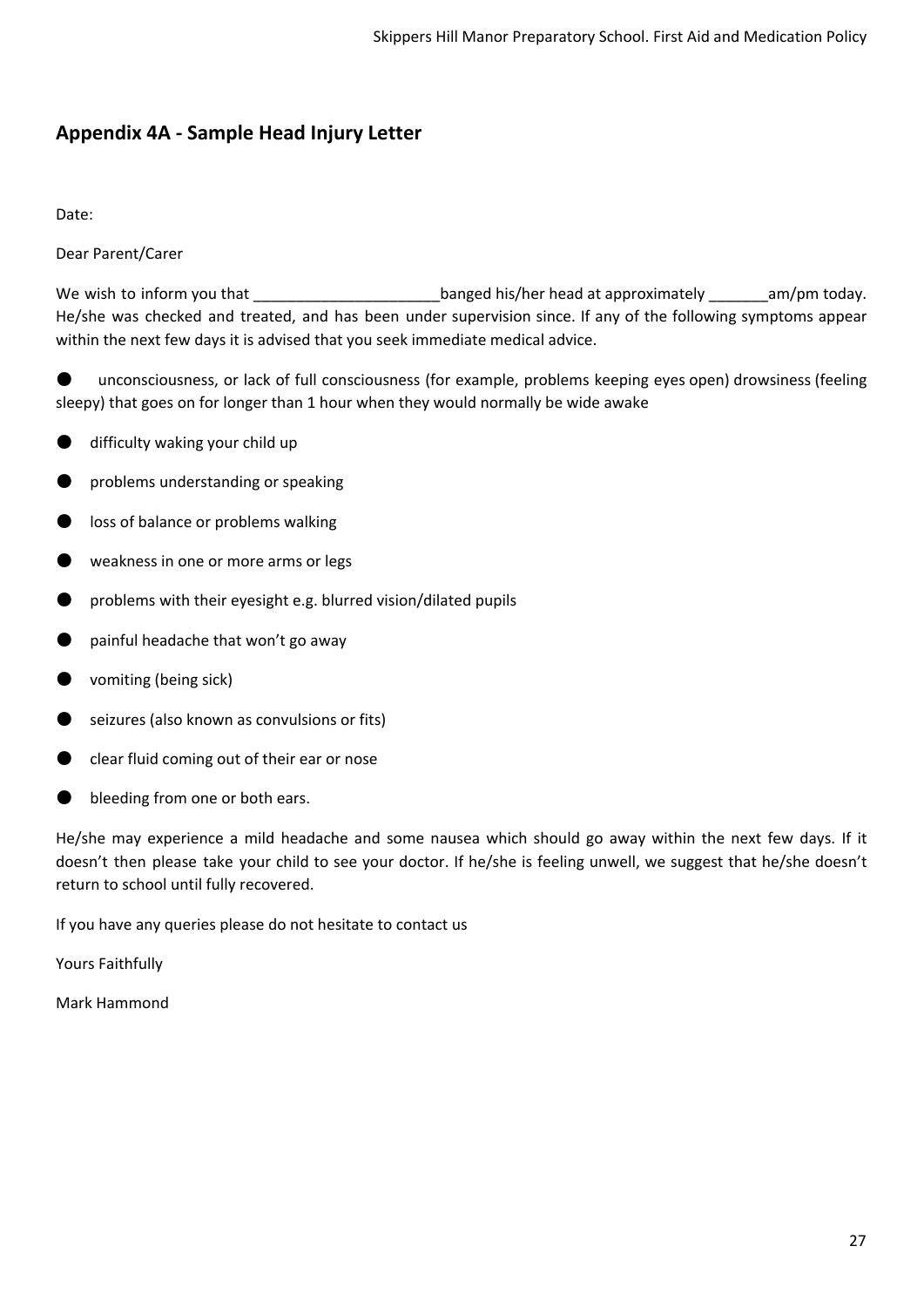# **Appendix 4B - Graduated Return to Play (RFU 2016)**

| <b>Stage</b>   | <b>Rehabilitation</b><br><b>Stage</b> | <b>Exercise Allowed</b>                                                                                                     | <b>Objective</b>                                                                         |
|----------------|---------------------------------------|-----------------------------------------------------------------------------------------------------------------------------|------------------------------------------------------------------------------------------|
|                | Rest                                  | Complete physical and cognitive rest without symptoms                                                                       | Recovery                                                                                 |
| $\overline{2}$ | Light aerobic exercise                | Walking, swimming or stationary cycling keeping intensity,<br><70% maximum predicted heart rate. No resistance<br>training. | Increase heart rate and assess<br>recovery                                               |
| 3              | Sport-specific<br>exercise            | Running drills. No head impact<br>activities.                                                                               | Add movement and assess<br>recovery                                                      |
| Δ              | Non-contact training<br>drills        | Progression to more complex training drills, e.g. passing<br>drills. May start progressive resistance training.             | Add exercise + coordination,<br>and cognitive load. Assess<br>recovery                   |
| 5              | <b>Full Contact Practice</b>          | Normal training activities                                                                                                  | Restore confidence and assess<br>functional skills by coaching<br>staff. Assess recovery |
| 6              | Return to Play                        | Player rehabilitated                                                                                                        | Safe return to play once fully<br>recovered.                                             |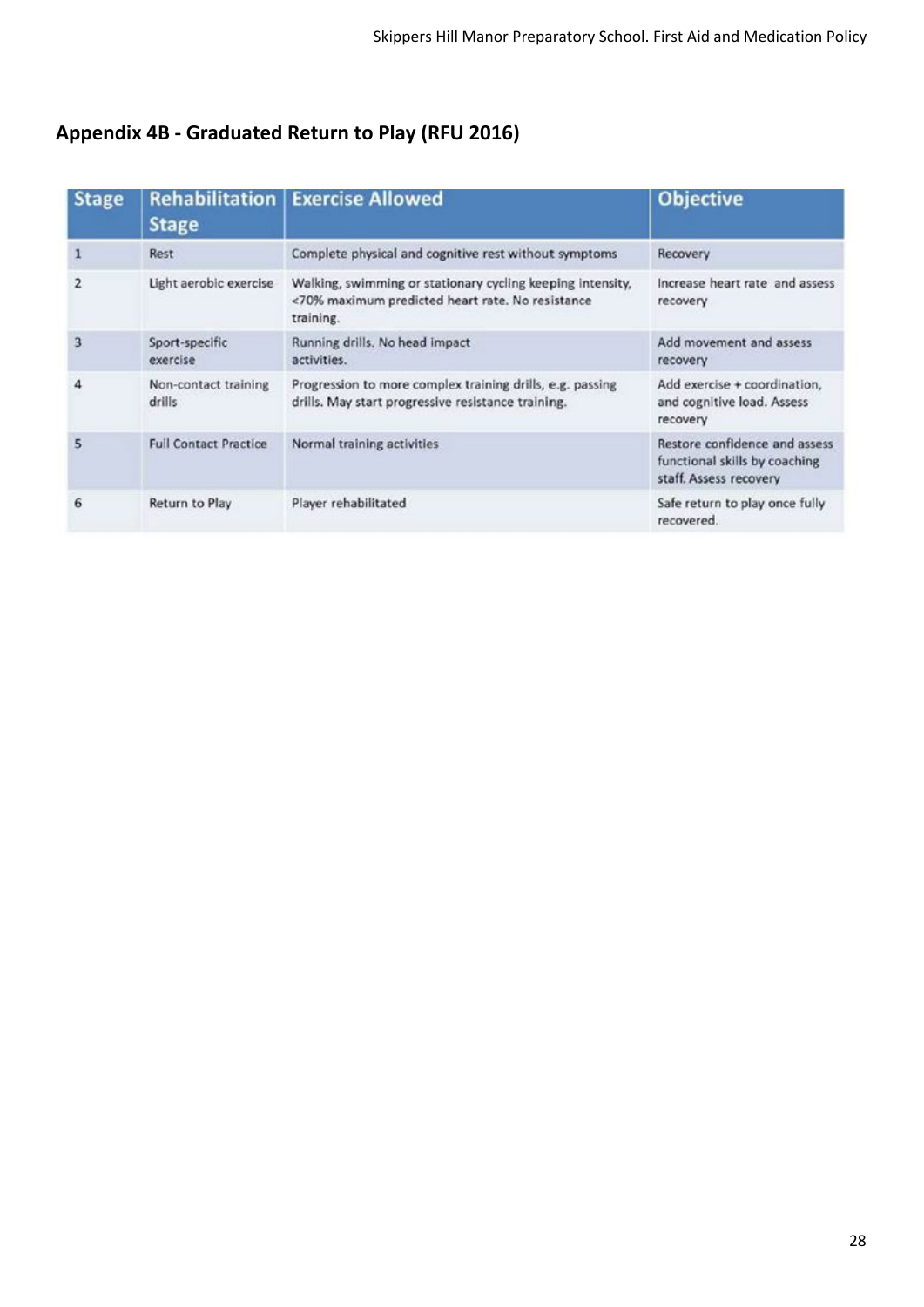# **Appendix 4C - X School Graduated Return to Play - Pupil Progress Sheet**

| <b>Pupil's Name</b>                 |  |
|-------------------------------------|--|
| Class/Year                          |  |
| <b>Date of Concussion</b>           |  |
| <b>Commencement of GRTP</b>         |  |
| <b>Staff Member commencing GRTP</b> |  |

| <b>Stage</b>                                              | <b>Duration</b> | <b>Rehabilitation Stage</b>                                        | <b>Start</b><br><b>Date</b> | End<br><b>Date</b> | <b>Comments</b> | Signature/<br>Role* |
|-----------------------------------------------------------|-----------------|--------------------------------------------------------------------|-----------------------------|--------------------|-----------------|---------------------|
| $\mathbf{1}$                                              | 14 days         | Rest – complete physical and<br>cognitive rest without<br>symptoms |                             |                    |                 |                     |
| <b>CLEARANCE BY DOCTOR OR LEAD</b><br><b>SCHOOL NURSE</b> |                 |                                                                    |                             |                    |                 |                     |
| $\overline{2}$                                            | 2 days          | P.E. Lessons/Light aerobic<br>exercise                             |                             |                    |                 |                     |
| $\overline{3}$                                            | 2 days          | P.E. Lessons/Running                                               |                             |                    |                 |                     |
| $\overline{\mathbf{4}}$                                   | 2 days          | P.E. Lessons/Non-Contact<br><b>Training Drills</b>                 |                             |                    |                 |                     |